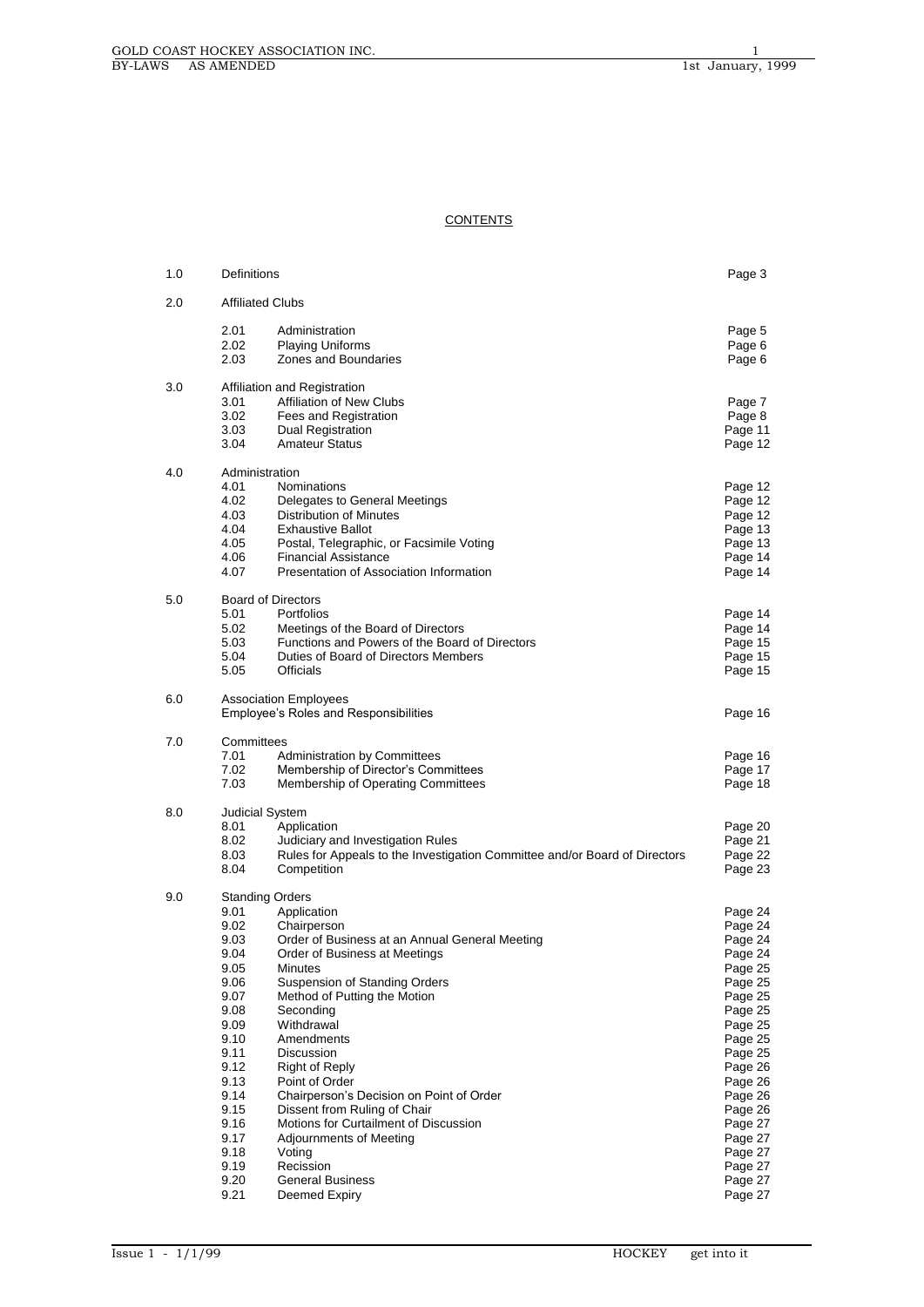| 10.0 | <b>Competitions and Representative Teams</b><br>Competitions<br>10.01<br>10.02<br>Trophies |                                                                                          | Page 28<br>Page 28            |
|------|--------------------------------------------------------------------------------------------|------------------------------------------------------------------------------------------|-------------------------------|
|      | 10.03<br>10.04                                                                             | Association Championships, Tours and Tournaments<br>Association Teams and Squads         | Page 28<br>Page 28            |
| 11.0 | 11.01<br>11.02<br>11.03                                                                    | Amendment of By-laws.<br>How amended or altered<br>Notice of Motion<br>Change in By-laws | Page 30<br>Page 30<br>Page 30 |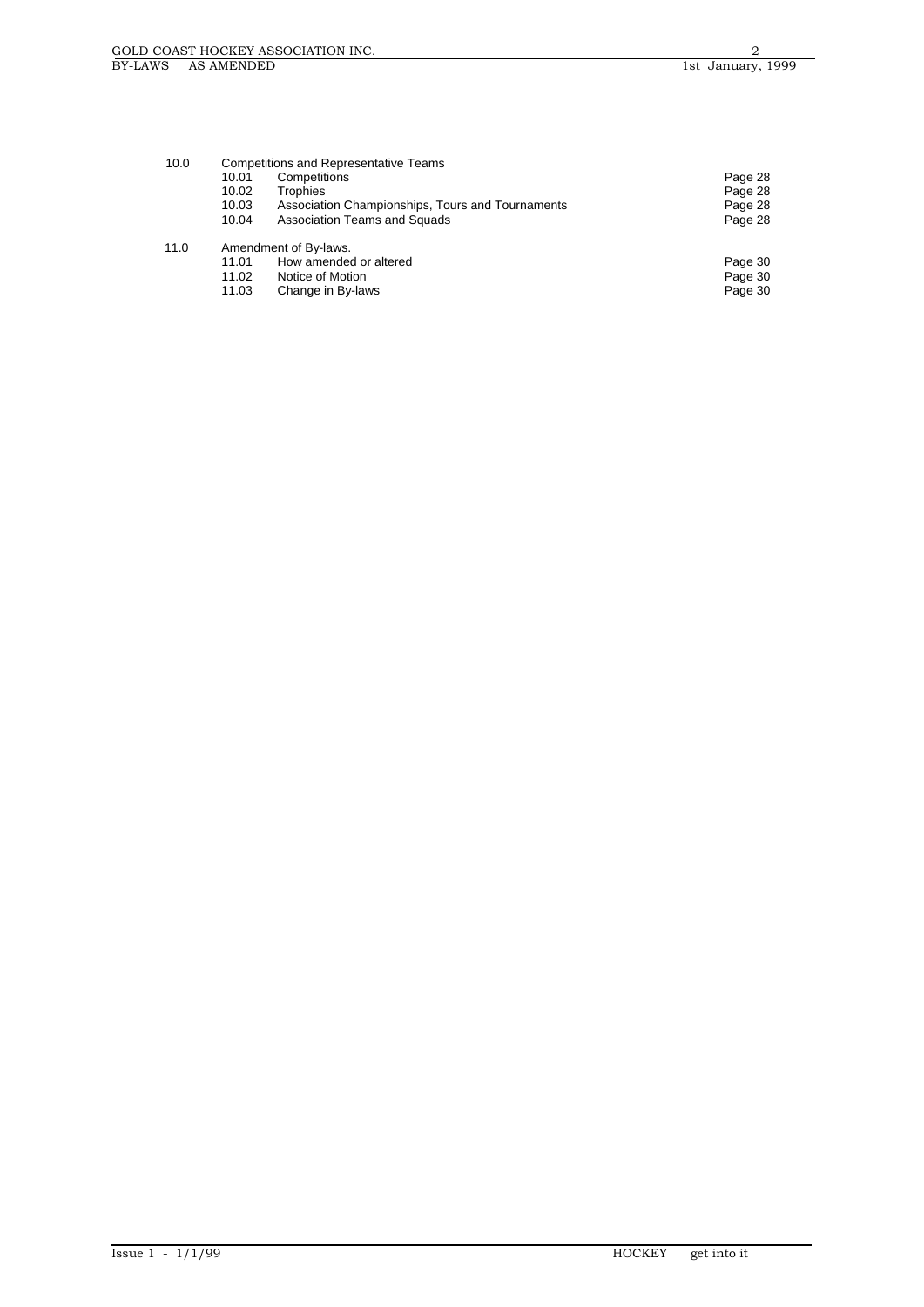# **1.00 DEFINITIONS**

In these By-Laws unless the contrary intention appears:

#### **1.01 "Administrator" - see "Office Administrator"**

- 1.02 "Affiliated Club" means and includes all Clubs, Member Associations, Minor Associations and Kindred Associations and any other organisation deemed appropriate and affiliated with the Association and includes the term "Affiliated Association". Where the term "Affiliated Association" appears in this document then it can be assumed to refer to and include the provisions of this definition.
- 1.03 "Annual General Meeting" means a General Meeting of the Association called within three (3) months of the finish of the Association's financial year to enact the required annual business, deliver annual reports, conduct annual elections and to address any other business duly notified.
- 1.04 "A.H.A." means the Australian Hockey Association Inc.
- 1.05 "A.H.A. Levy" or "W.H.A. Levy" means a Levy which is determined by The Australian Hockey Association or Women's Hockey Australia against each State and Territory.
- 1.06 "A.I.S." means the Australian Institute of Sport.
- 1.07 "Association" means Gold Coast Hockey Association Inc.
- 1.08 "Associate Member" means any person who is accepted as such by the Association and who, for the time being, is not a member of an Affiliated Association, nor a Life Member or Honorary Member.
- 1.09 "A.W.H.A." means Australian Women's Hockey Association Incorporated hereinafter referred to as W.H.A.
- 1.10 "Board" or "Board of Directors" means the Board appointed pursuant to the Constitution, Section 23.0, Membership of the Board of Directors.
- 1.11 "By-laws" means any By-Laws of the Association for the time being adopted by the Association or by the Board of Directors pursuant to the Constitution, Section 41.0.
- 1.12 "CDM" means Coaching and Development Manager.
- 1.13 "C.E.O." means Chief Executive Officer.
- 1.14 "Championship" means any annual Queensland Championship competition between Teams from Affiliated Associations, and can also mean the Annual Gold Coast Association Finals
- 1.15 "Conferred Membership" means and includes all Life Members, Honorary Members and Associate Members.
- 1.16 "Delegate to a General Meeting" means a delegate from or a proxy delegate representing an Affiliated Club to a General Meeting of the Association.
- 1.17 "Financial year" means the year ending  $30<sup>th</sup>$  September.
- 1.18 "General Manager" means a person employed by the Association to hold the position of General Manager and who may be the Chief Executive Officer of the Association and who acts as Secretary of the Association including under the provisions of the Associations Incorporation Act .
- 1.19 "General Meeting" means a periodic General Meeting of the Association called in accordance with the Constitution and By-Laws at times to be decided by the Board of Directors, unless decided otherwise by a General Meeting.
- 1.20 "Hockey" means the Sport of Hockey and includes field hockey and indoor hockey in all its various forms including modified forms for both Senior and Junior Players.
- 1.21 "Gold Coast Hockey" and "G.C.H.A." means and is the reference to and the trading name of the Association.
- 1.22 "Hockey Queensland" and "HQ" means and is the reference to and the trading name of Hockey Queensland Inc.
- 1.23 "I.T.C." means Intensive Training Centre.
- 1.24 "Junior Player" means a player who has not attained the age of seventeen (17) years before the first day of January in the year then current.
- 1.25 "Kindred Association" means an Association affiliated as such with the Association for the promotion and control of a specific part of the Sport of Hockey in the Gold Coast District.
- 1.26 "Levy" means the annual amount other than affiliation and registration fees, which affiliated Clubs may be called upon to pay to the Association.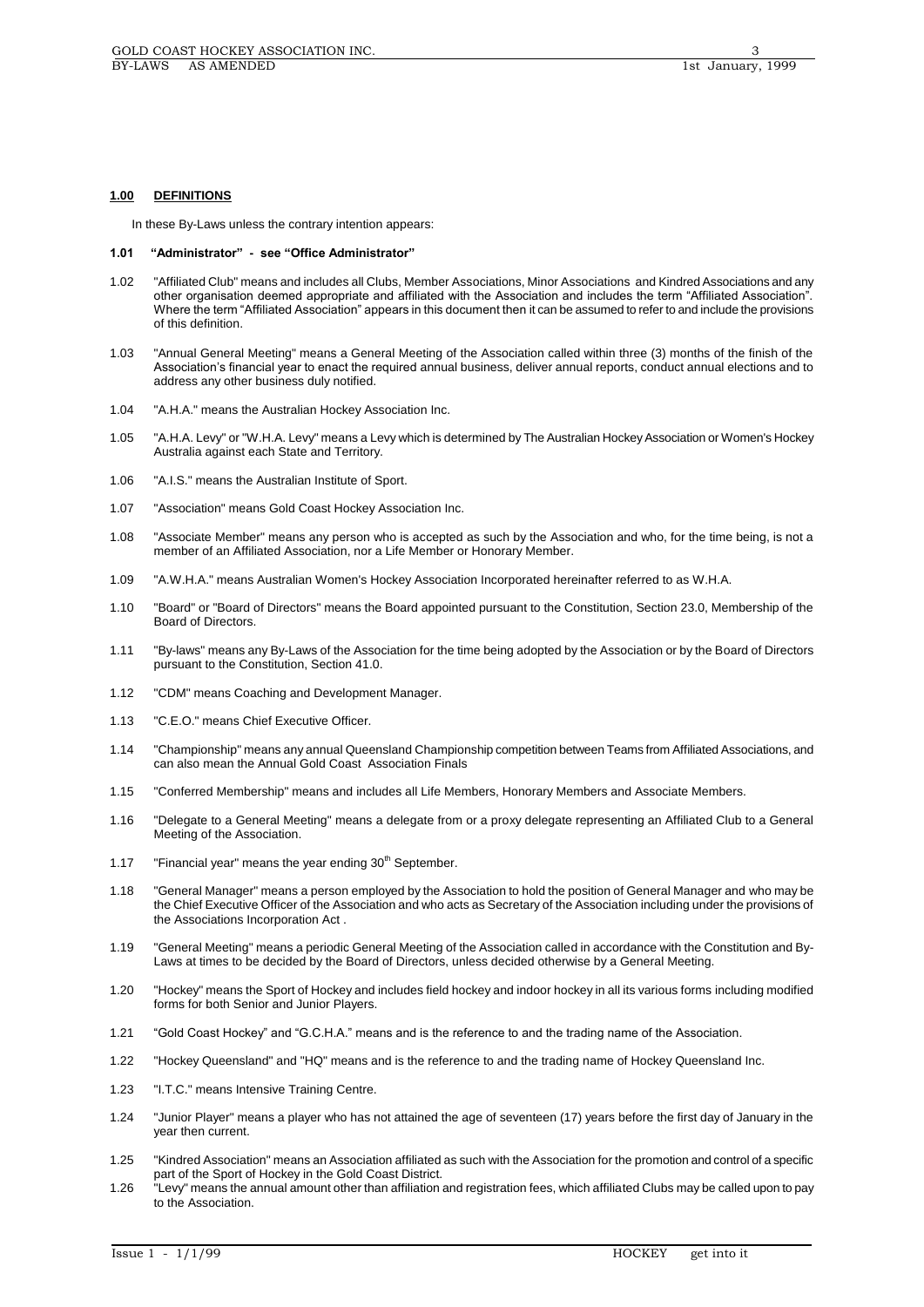- 1.27 "Member Association" means an Affiliated Association affiliated as such with the Association with a minimum of four (4) senior men's teams and/or four (4) senior women's teams, and promoting and controlling the game of Hockey within a particular area, which is approved by the Association.
- 1.28 "Member" means any person holding Conferred Membership and any Affiliated Member of the Association and shall include all individual members of each Affiliated Association, Affiliated Club or organisation affiliated with the Association, and shall be deemed to include all persons who attend any event conducted by either a Member or Affiliated Association, Affiliated Club or organisation affiliated with the Association on behalf of the Association or the Association.
- 1.29 "Member Club" means an Affiliated Club affiliated as such with the Association with a minimum of twelve (12) Playing Members, and promoting and controlling the game of Hockey within a particular area.
- 1.30 "Minor Association" means an Affiliated Association affiliated as such with the Association for the promotion and control of Junior Hockey within a particular area or where there are insufficient members for Senior Hockey to be played competitively, or where there are less than twelve (12) senior players registered.
- 1.31 "Month" means calendar month.
- 1.32 "Office Administrator" or "Administrator" means a person employed by the Association to hold the position of and/or act as Office Administrator for the Association and who shall act as Secretary of the Association, including under the provisions of the Associations Incorporated Act.
- 1.33 "Office Bearer" means a member of the Board of Directors elected or appointed pursuant to the Constitution, Section 23.0, Membership of the Board of Directors.
- 1.34 "Officer" means any agent, servant, officer and/or employee of the Association.
- 1.35 "Official" means an Official elected or appointed as pursuant to the Constitution, Section 20.0, The Association Management.
- 1.36 "Open Championship" means a Championship without age limits.
- 1.37 "Ordinary Member" unless specifically described elsewhere, means a person who has applied and been accepted or who has been granted membership of an Affiliated Association. (See also "Member", "Player" and "Senior Player".)
- 1.38 "Player" means, for financial purposes, any player who is due to pay the whole or part of an affiliation fee to a Club, a Member Association or Sub- Member Association.
- 1.39 "Proxy Delegate" means a person who is properly and duly appointed for, and who acts in the absence of a delegate.
- 1.40 "Q.A.S." means the Queensland Academy of Sport.
- 1.41 "Resolution" means an ordinary resolution passed by a simple majority in accordance with the Constitution and/or By-Laws of the Association.
- 1.42 "Senior Player" means a player who, independent of any other registration, is a player who and/or plays in a team which, is required to pay full fees.
- 1.43 "Special General Meeting" means a General Meeting of the Association requisitioned in accordance with this Constitution for the purpose of addressing pre-advised specific items of business only.
- 1.44 "Special Resolution" means a resolution passed by a majority of not less than seventy five (75) per cent of those members entitled under the Constitution to vote and as may be present in person at any General Meeting of which notice specifying the intention to propose the resolution as a Special Resolution was given in accordance with this Constitution.
- 1.45 "The Act" means the Associations Incorporation Act including any amendments thereto or re-enactment thereof.
- 1.46 "Under Age Championships" means Championships for those players qualified.
- 1.47 "Veteran" means a player registered as a player with an Affiliated Club and who meets the various age criteria as set from time to time.
- 1.48 "Voting Delegate to a General Meeting" means a delegate from or a delegate representing an Affiliated Club and who is entitled to vote at a General Meeting of the Association.
- 1.49 "W.H.A." means Women's Hockey Australia and is the trading name of A.W.H.A.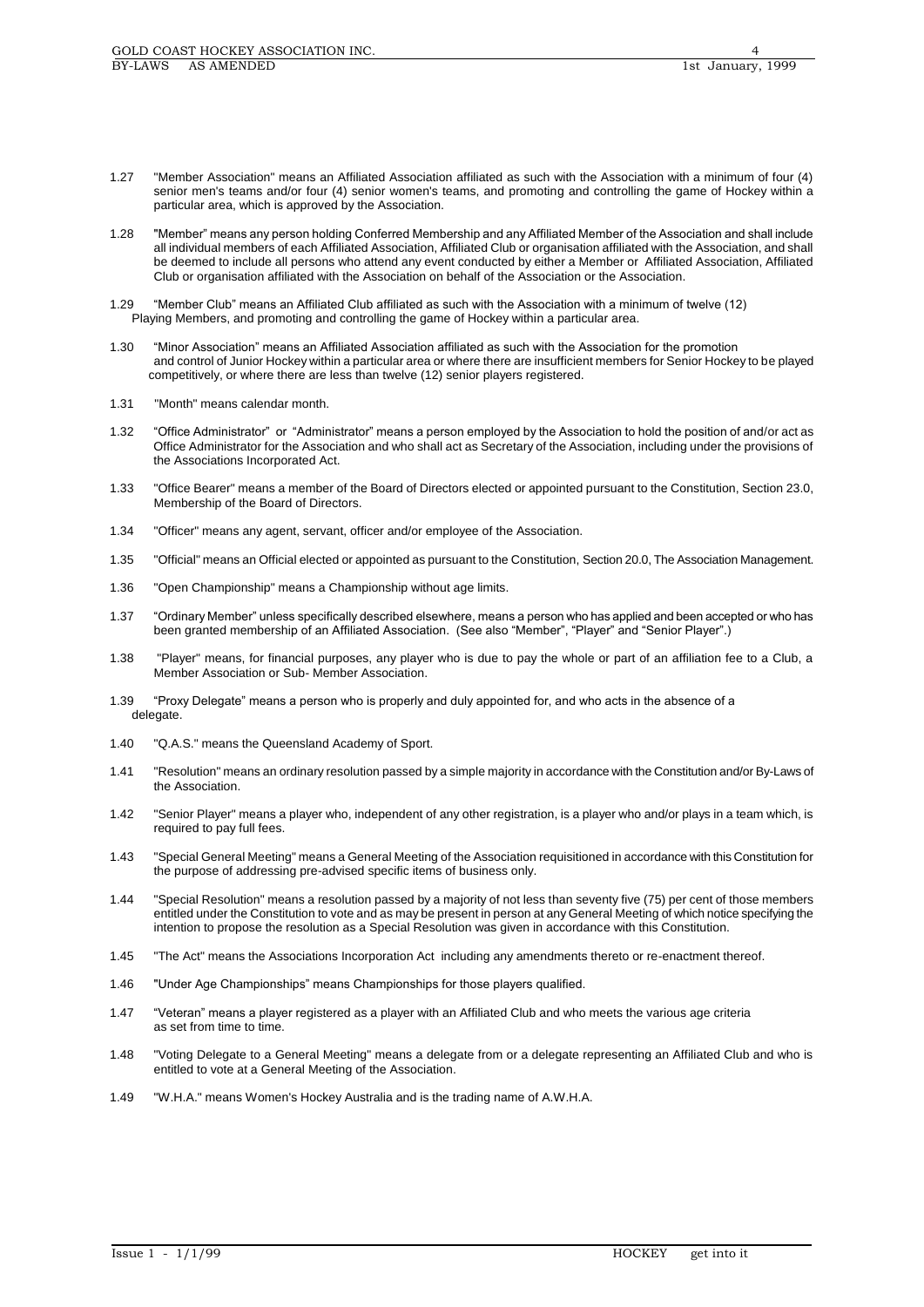- 1.50 "Zone" means an area defined pursuant to these By-Laws, Section 2.03
- 1.51 With the exception of reference to gender specific committees, competitions and players, all references to the masculine or feminine gender shall be deemed to be gender neutral.
- 1.52 Unless the contrary intention appears, words of singular shall be deemed to include the plural and vice-versa.

## **2.00 AFFILIATED CLUBS.**

## **2.01** *ADMINISTRATION*

#### **2.01.01** *Name*

- 2.01.01.1 The name of any Affiliated Club or change in name of any Affiliated Club shall be subject to approval by the Board of Directors.
- 2.01.01.2 Where, in the opinion of the Board of Directors, the name is not appropriate or desirable, the Board of Directors may refuse the application for Affiliation or terminate Affiliation and request and/or recommend a change to such name.
- 2.01.01.3 Upon compliance and/or re- submission of a different name the Board shall address the matter again as above.

# **2.01.02** *Secretary or Executive Officer to be appointed*

- 2.01.02.1 Each Affiliated Club shall advise the Association of the name , address, facsimile number and telephone number of the person elected or appointed as Secretary and/or Executive Officer and whether under those titles or either of them or as Honorary Secretary, General Manager or any other such title.
- 2.01.02.2 The person so named shall be the persons held directly responsible by the Association for actions required of and /or by such Affiliated Club and the Club address shall be the address to which all official letters and communications shall be addressed and/or directed by the Association.

#### **2.01.03** *Office Bearers and Officials of Affiliated Club*

Each Affiliated Club shall, before the first (1st) day in March of each year, forward to the Administration a list of such Affiliated Club's office bearers and officials for the year.

#### **2.01.04** *Affiliated Clubs to Advise Address*

Each Affiliated Club shall advise the Association, before the first (1st) day in March of each year, of the Postal Address, Telephone Number and Facsimile Number, if applicable, to which all official letters and communication for such Affiliated Club from the Association shall be directed.

#### **2.01.05** *Actioning Letters and Communications*

Each Affiliated Club shall be responsible to see that such letters and communication shall be forthwith circulated amongst its members and punctually complied with or answered as the case may be, within fourteen (14) days of receipt but sooner if necessary to meet priorities and/or deadlines.

# **2.01.06** *Failure to Reply to Official Communications*

- Any Affiliated Club receiving a communication on official business from the Association, which communication requires a reply, shall furnish a reply within the time specified in the communication, or if no time is so specified then within fourteen (14) days from the day on which such communication was received .
- 2.01.06.2 In the absence of proof to the contrary, a letter shall be deemed to have been received Two (2) days after it was posted.
- 2.01.06.3 Any Affiliated Club failing to reply within the aforesaid time shall be either deemed:
	- 2.01.06.3.1 As not wishing to comply with any request for information contained in such correspondence,

#### and/or

2.01.06.3.2 To be in agreement with the contents of and/or actions outlined in such correspondence,

#### and/or

2.01.06.3.3 To be prepared to accept the ramifications, including penalty, which such failure to reply may invoke.

## **2.01.07** *Letters to the Association*

- 2.01.07.1 All notifications from Affiliated Clubs or Members of Affiliated Clubs shall be to the Administrator and in writing on paper properly headed with the name of the Club and the Executive Officer's name and address and contact telephone numbers and facsimile numbers if applicable, or the Member's name, address, telephone and facsimile number.
- 2.01.07.2 Any correspondence from Members of an Affiliated Club which is not channelled through or copied to that Affiliated Club, may be referred to the Affiliated Club by the Association without further reference to the Member.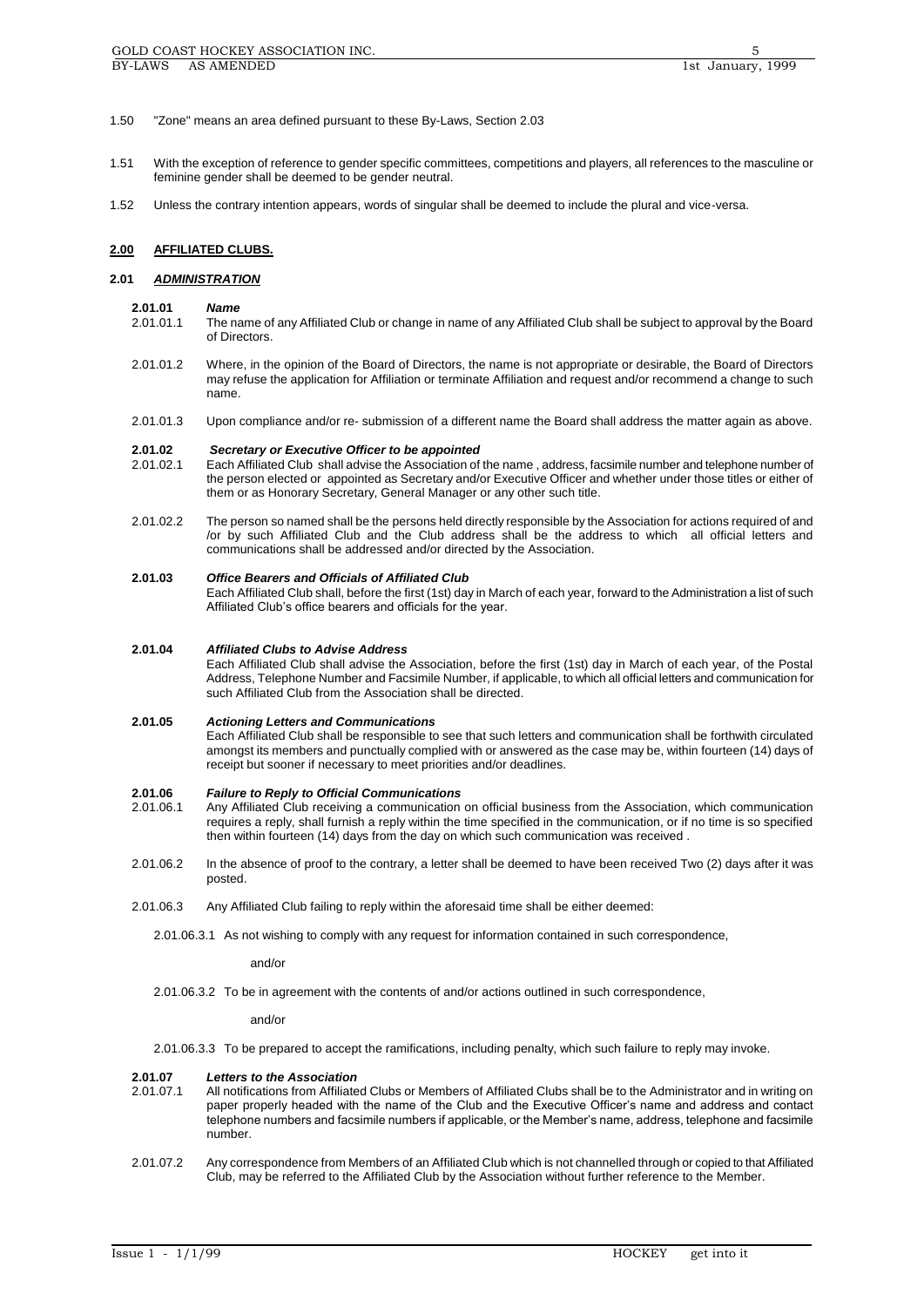## **2.02** *PLAYING UNIFORMS*

#### **2.02.01** *Registration of Club Uniforms and Colours*

- 2.02.01.1 Each Affiliated Club shall have a registered Club Uniform which shall be, as far as possible, of a contrasting colour and/or design to all other Affiliated Clubs' uniforms for each item of apparel i.e. shirts, skirts, shorts, socks, and including Goalkeepers shirts.
- 2.02.01.2 The registered uniforms shall apply to all Club Teams from any one Affiliated Club.
- 2.02.01.3 Each Affiliated Club shall submit their official colours and uniform design to the Board of Directors for approval. Such uniforms shall, after approval, be registered by the Association.
- 2.02.01.4 Registration of Uniform initially shall be by written description and drawing, and, when approved, by a photograph.
- 2.02.01.5 Such uniform, when approved, shall forthwith become the exclusive property of the Affiliated Club which first registered such uniform, and may not be registered or used by any other Affiliated Club.
- 2.02.01.6 After approval such uniform shall be entered in the Uniform Register of the Association.

#### **2.02.02** *Changes to Club Uniform and Colours*

No Affiliated Club shall be permitted to change the Team Uniform or Team Uniform Colours without the approval of the Board of Directors. If alterations are requested, submissions must be received by the Board, by November of each year so as they can be presented to the Annual General Meeting. If approved, the alterations will be acknowledged, recorded and accepted from the following year. No alterations will be accepted in the year of receipt.

#### **2.02.03** *Advertising on Club Uniform*

Advertisements on Affiliated Club uniforms shall comply with Association Policy.

# **2.02.04** *Clashes of Club Uniform and Colours*

- Where, in the opinion of the Association, two (2) Affiliated Club team uniforms look similar, then, when there is a possibility of such teams playing competitions against each other, each of those Affiliated Club teams shall bring to such matches, Tournaments or Championship a reserve uniform consisting of the normal colour playing shorts or skirt and a white shirt and/or white socks but of a quality having regard to the interests or promotion of the Sport.
- 2.02.04.2 Colour clashes shall be addressed prior to the match, Tournament or Championship where possible.
- 2.02.04.3 The Team Managers concerned and the Match Convenor or Tournament Director or Championship Director shall decide the changes to the respective uniforms.
- 2.02.04.4 Prior to the match the two captains shall toss a coin to see which team wears the white uniform.

### **2.02.05** *Gold Coast Hockey Association Uniforms*

The uniforms of the Association shall be as determined from time to time by the Executive and registered with Hockey Queensland.

# **2.03 ZONES AND BOUNDARIES PERTAINING TO HOCKEY QUEENSLAND INC. AND ADOPTED BY THE GOLD COAST HOCKEY ASSOCIATION INC.**

#### **2.03.01 Division of Members into Zones**

The area of jurisdiction of Hockey Queensland shall be divided into Zones for Hockey Administration and State Hockey Competitions as follows:<br>2.03.01.1 Brisbane Zone

- Brisbane Zone
- 2.03.01.2 South Queensland Zone
- 2.03.01.3 Wide Bay Zone<br>2.03.01.4 Central Queens
- 2.03.01.4 Central Queensland Zone<br>2.03.01.5 North Queensland Zone
- North Queensland Zone

## **2.03.02** *Composition of Zones*

Member Associations and Minor Associations shall be allocated to Zones as follows :

| 2.03.02.1 | Brisbane<br>Zone            | Brisbane Hockey Association Inc.<br>Brisbane Women's Hockey Association Inc.<br>Murrumba Hockey Association Inc.                                                                                                                |
|-----------|-----------------------------|---------------------------------------------------------------------------------------------------------------------------------------------------------------------------------------------------------------------------------|
| 2.03.02.2 | South<br>Queensland<br>Zone | Border Hockey Association (Qld)Inc.<br>Gold Coast Hockey Association Inc.<br>Ipswich Hockey Association Inc.<br>Toowoomba Hockey Association Inc.<br>Tweed Districts Hockey Association Inc.<br>Warwick Hockey Association Inc. |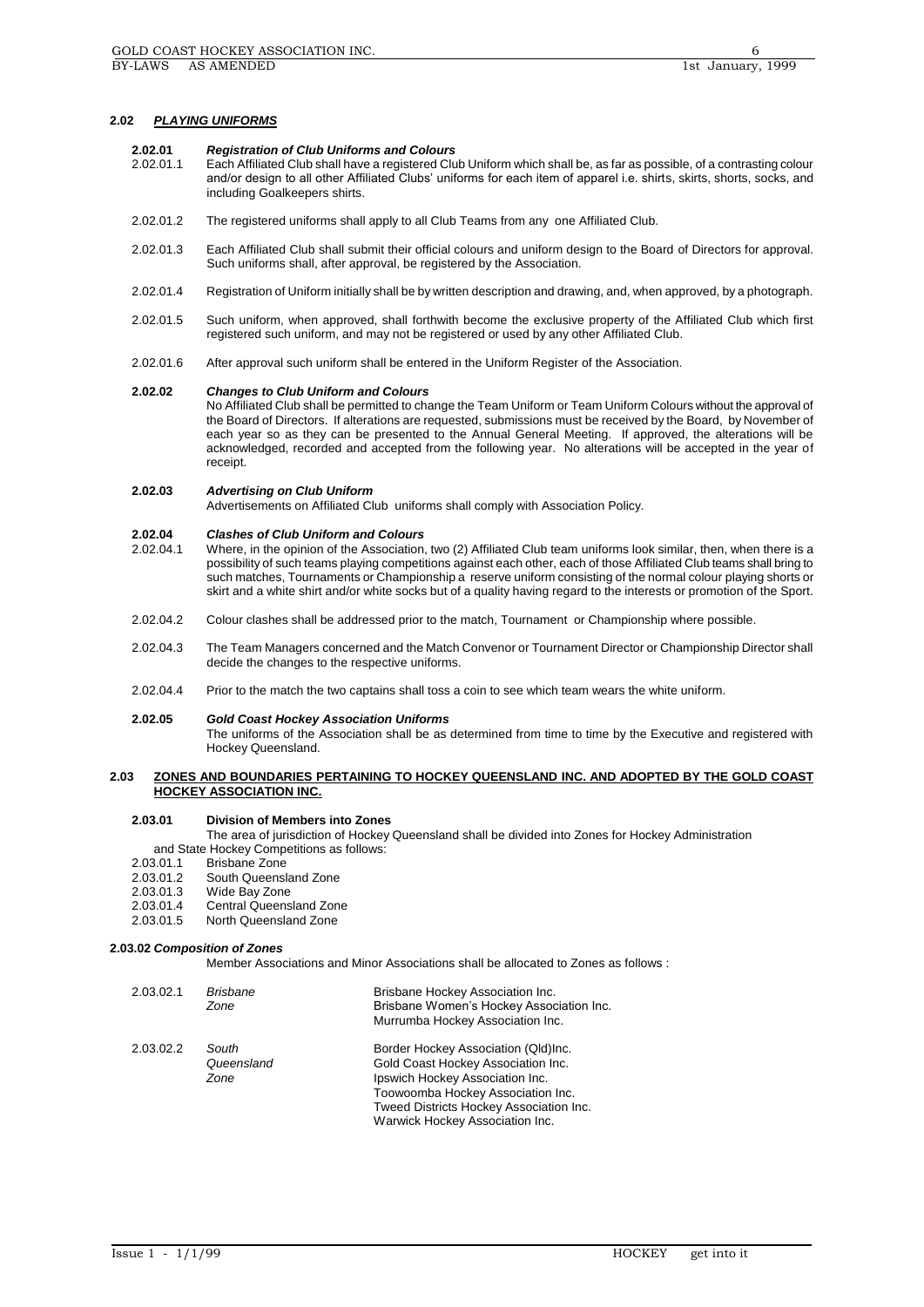| 2.03.02.3            | Wide Bay<br>Zone                                                                                                                                                                                                                                                                                                                            | Bundaberg Hockey Association Inc.<br>Gympie and District Hockey Assn. Inc.<br>Hervey Bay Hockey Association Inc.<br>Maryborough and District Hockey Association Inc.<br>Sunshine Coast Hockey Association                                                                                                                                                                                                                                                                                                                                                                                                                                                                                                                                                                                                                                                                                                                                                                                                                                                                          |
|----------------------|---------------------------------------------------------------------------------------------------------------------------------------------------------------------------------------------------------------------------------------------------------------------------------------------------------------------------------------------|------------------------------------------------------------------------------------------------------------------------------------------------------------------------------------------------------------------------------------------------------------------------------------------------------------------------------------------------------------------------------------------------------------------------------------------------------------------------------------------------------------------------------------------------------------------------------------------------------------------------------------------------------------------------------------------------------------------------------------------------------------------------------------------------------------------------------------------------------------------------------------------------------------------------------------------------------------------------------------------------------------------------------------------------------------------------------------|
| 2.03.02.4            | Central Gladstone Hockey Association Inc.<br>Queensland<br>Zone                                                                                                                                                                                                                                                                             | Mackay Hockey Association Inc.<br>Moranbah Hockey Association Inc.<br>Rockhampton Hockey Association Inc.                                                                                                                                                                                                                                                                                                                                                                                                                                                                                                                                                                                                                                                                                                                                                                                                                                                                                                                                                                          |
| 2.03.02.5            | North<br>Queensland<br>Zone                                                                                                                                                                                                                                                                                                                 | Atherton Hockey Association Inc<br>Cairns and District Hockey Association Inc.<br>Charters Towers Hockey Association Inc.<br>Lower Burdekin Hockey Association Inc.<br>Mount Isa Hockey Association Inc.<br>Townsville Hockey Association Inc.                                                                                                                                                                                                                                                                                                                                                                                                                                                                                                                                                                                                                                                                                                                                                                                                                                     |
| 2.03.03<br>2.03.03.1 | be as follows:                                                                                                                                                                                                                                                                                                                              | <b>Member Association and Minor Association Boundaries</b><br>The residential areas of the Member Associations and Minor Associations affiliated with Hockey Queensland shall                                                                                                                                                                                                                                                                                                                                                                                                                                                                                                                                                                                                                                                                                                                                                                                                                                                                                                      |
|                      | Atherton<br>Cairns Cairns City, Mulgrave Shire.<br>Townsville<br>Lower Burdekin<br><b>Charters Towers</b><br>Mount Isa<br>Moranbah<br>Rockhampton<br>Gladstone<br>Bundaberg<br>Maryborough<br>Hervey Bay<br>Gympie Cooloola Shire.<br>Sunshine Coast<br><b>Brisbane</b><br>Murrumba<br>Ipswich<br>Toowoomba<br>Warwick<br><b>Gold Coast</b> | Atherton Shire, Eacham Shire, Herberton Shire, Mareeba Shire.<br>Townsville City, Thuringowa Shire.<br>Burdekin Shire.<br>Charters Towers City, Dalrymple Shire.<br>Mount Isa City, Cloncurry Shire.<br>Mackay Mackay City, Sarina Shire, Mirani Shire, Nebo Shire.<br>Belyando Shire, Western Half of Broadsound Shire.<br>Rockhampton City, Fitzroy Shire, Livingstone Shire, Mt. Morgan Shire.<br>Gladstone City, Calliope Shire.<br>Bundaberg City, Kolan Shire, Burnett Shire, Isis Shire.<br>Maryborough City, Tiaro Shire.<br>Hervey Bay City<br>Noosa Shire, Maroochy Shire, Landsborough Shire, Part of Caboolture Shire.<br>Brisbane City, Redcliffe City, Logan City, Redlands Shire, Part Pine Rivers Shire<br>Part Pine Rivers Shire, Part Caboolture Shire<br>Ipswich City, Moreton Shire.<br>Toowoomba City, Gatton Shire, Jondaryan Shire, Dalby City.<br>Warwick City, Allora Shire.<br>Gold Coast, City North of Currumbin Creek.<br>Border Tweed Shire, Mullumbimby Municipality, Northern Portion of Byron Shire, Gold Coast City South of<br>Currumbin Creek. |
| 2.03.03.2            |                                                                                                                                                                                                                                                                                                                                             | The respective Member and Minor Associations shall have sole authority, subject to Association approval, to<br>conduct the Sport of Hockey in the above areas.                                                                                                                                                                                                                                                                                                                                                                                                                                                                                                                                                                                                                                                                                                                                                                                                                                                                                                                     |

**2.03.04** *Players Playing out of their Residential Area* The Association supports the concept of players playing in the competition in the Zone and Residential Area in which they are a resident.

# **3.00 AFFILIATION AND REGISTRATION**

# **3.01** *AFFILIATION of NEW CLUBS.*

# **3.01.01** *Affiliation Application*

On application for affiliation, potential Member Clubs shall provide to the Association the following information, where applicable:

- 3.01.01.1 Projected numbers of Senior Teams or Junior Teams or Senior/Junior Teams in each of Men's and Women's Competition.
- 3.01.01.2 If not a playing based organisation, the numbers of participants and the projected numbers of each category.
- 3.01.01.3 A list of Office Bearers and Officials, including each person's contact addresses and telephone/facsimile numbers.
- 3.01.01.4 A copy of the Constitution or proposed Constitution which shall not be in conflict with the Constitution of the Association.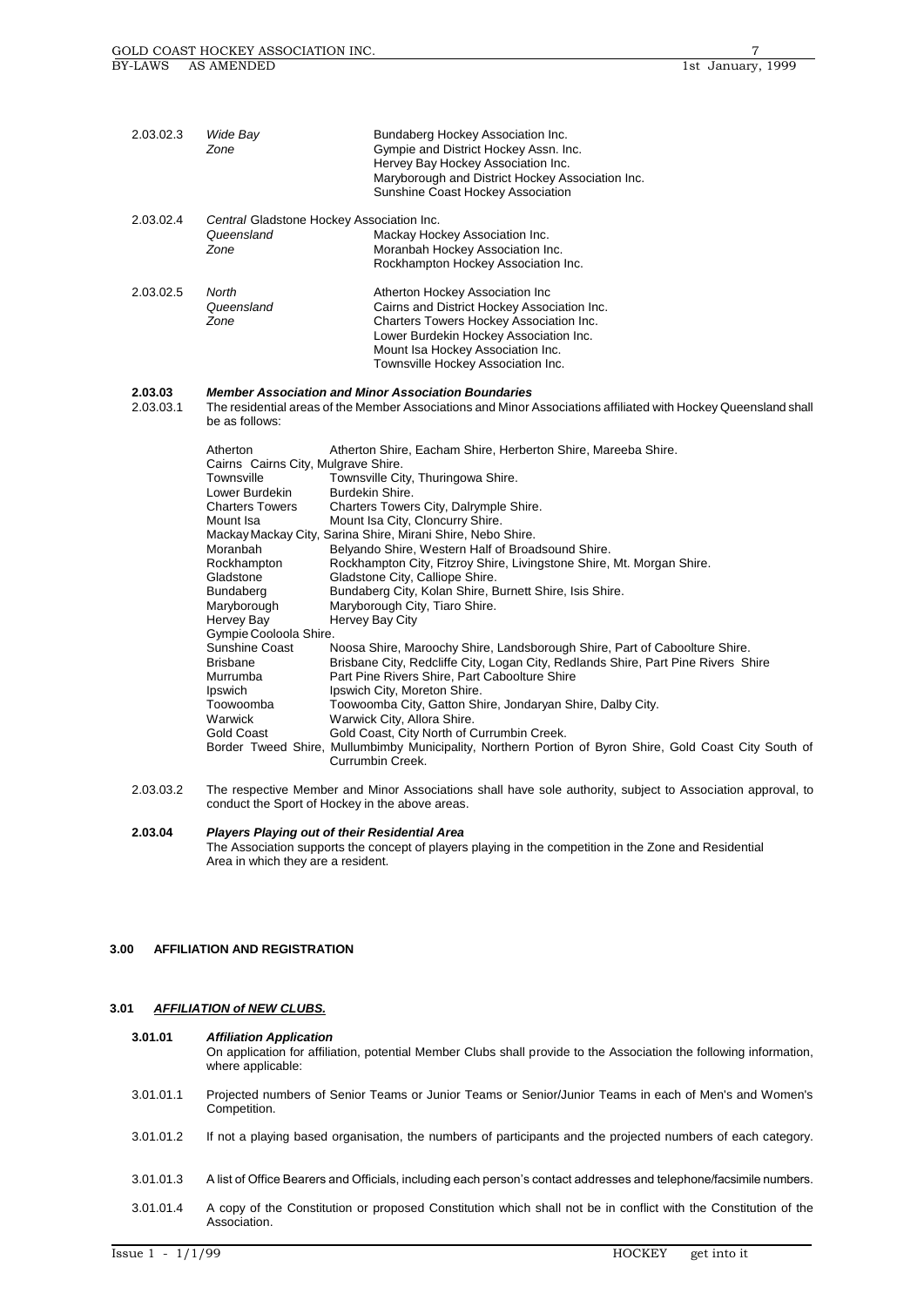3.01.01.5 The relevant amount of affiliation fees.

## **3.01.02** *Initial Affiliation Fees*

Any new Member Club applying for affiliation shall forward, with its application, an affiliation fee of Forty dollars (\$40-00).

# **3.01.03** *Affiliation Acceptance*

Upon the Executive Officer of an Applicant Club being notified by the Administrator that such has been affiliated, such Club shall immediately be and become part of the Association and shall become liable for the payment of all fees and subscriptions payable under these By-Laws and the Constitution of the Association and shall be subject to the Constitution and By-Laws of the Association.

## **3.01.04** *Affiliated Clubs to be Supplied with Information*

Each Affiliated Club on joining the Association shall be provided with a copy of the Association's Constitution, By-Laws, Policies and Rules and from time to time with any amendments or additions made thereto.

#### **3.01.05.1** *Proposed Team Uniform and Colours*

Each Applicant Club upon affiliation with the Association shall apply to the Board for approval of the uniform proposed to be worn by its teams.

**3.01.05.2** The Applicant Club shall not implement the uniform until they are in receipt of the written approval of the Board.

# **3.02** *FEES AND REGISTRATION*

# **3.02.01** *Annual Affiliation Fee*

- 3.02.01.1 An annual fee in such amount as the Board of Directors shall decide, shall be paid by all Affiliated Clubs. Particulars of the amount of this fee shall be furnished to the Affiliated Clubs at the Annual General Meeting, where possible, and if not possible, no later than the date of the first meeting of the Board of Directors in each year. Affiliation Fees shall be paid to the Association prior to the first General Meeting each year.
- 3.02.01.2 An Affiliated Club shall not be entitled to vote at any meeting of the Association until such time as the Annual Affiliation Fee has been paid.

## **3.02.02** *Registration of Players*

- 3.02.02.1 Each Affiliated Club shall, no less than fourteen (14) days prior to the opening fixture of the "Winter" Season in each year, give the Administrator notice in writing of the number of teams it proposes to enter for competition matches in that year, together with the Division or Grade (if any) in which such teams will compete, and also give, in writing, such further information as the Administrator requires.
- 3.02.02.2 Each Affiliated Club shall, no less than fourteen (14) days prior to the opening fixture of the 'Winter' Season in each year, give the Administrator an application in writing, in the approved form, signed by each player to be registered, together with a schedule, containing in alphabetical order, the surname, christian names, date of birth, address and phone numbers of each person that Club seeks to register, together with the grading level at which that person is to be registered. The person whose name in on that application form and included in that schedule, shall thereupon be deemed to be a registered player for the Division or Grade in respect of which such person is so registered. Provided that separate schedules shall be furnished for each gender.
- 3.02.02.3.1 A nomination fee of Two Hundred Dollars (\$200-00) per Affiliated Club with teams in Senior Competition must accompany the notification. Where an Affiliated Club has only one (1) team nominated in Senior Competition, then the nomination fee shall be One hundred dollars (\$100-00). Where an Affiliated Club withdraws a team from competition before the end of the 'winter' season then the Affiliated Club shall forfeit the amount of Fifty Dollars (\$50-00). Where an Affiliated Club withdraws more than two (2) teams from competition before the end of the season, then an additional fee of Fifty Dollars (\$50-00) shall be payable for each team so withdrawn. The nomination fee or balance of nomination fee will be refundable or transferable at the end of each registration year.
- 3.02.02.3.2 Affiliated Clubs shall re-finance, where necessary, at the commencement of each registration year, to meet the requirements of 3.02.02.3.1.

3.02.02.3.3 Where any Affiliated Club wishes to register an additional team in the Competition, in any Division, after the start of fixtures in any round, then that team shall not be registered to play until the commencement of the next round of fixtures in that Division. Nomination fees shall be adjusted, where necessary, so as to comply with By-law 3.02.02.3.1

3.02.02.3.4 (a) Where an Affiliated Club has two or more teams registered in the same Division or Grade, players registered in one team shall not be eligible to play in any of the other teams in that Division.

(b) Replacement players shall be allowed only to be drawn from a team in a lower grade, provided further that a replacement player shall only be allowed to play in the first team in which he/she plays for the remainder of the season.

(c) No player shall be allowed to transfer from one team to another after the 1st June in each year.

3.02.02.3.5 All players registered in teams shall submit details required by the Association through their Affiliated Club for the Association's data base.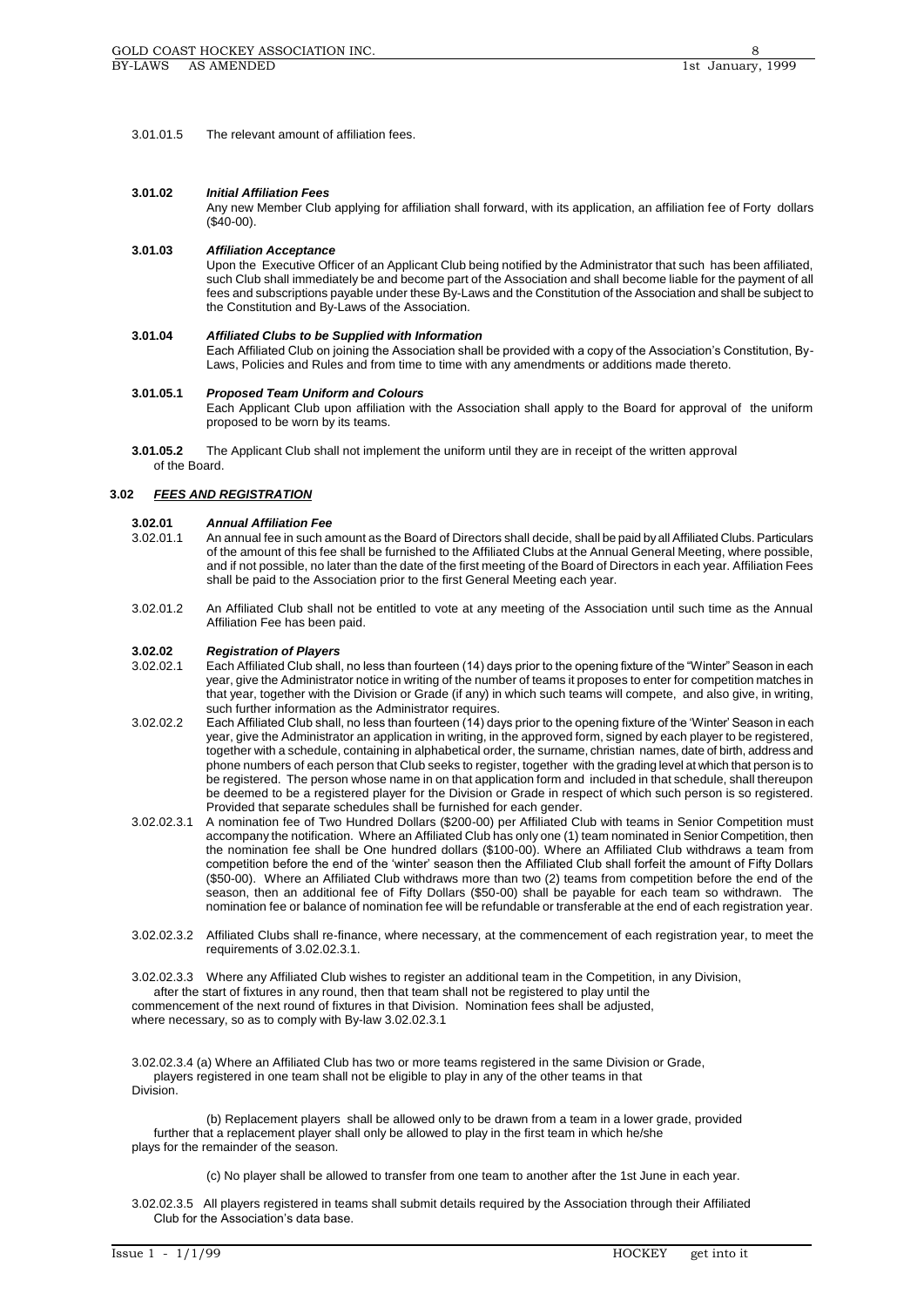3.02.02.3.6 Any player or team not registered in compliance with this part, shall be deemed not to be registered and shall not be allowed to compete or be involved in any activities of the Association during the period that team or player remains unregistered.

# **3.02.03 Late Registrations**

3.02.03.1 (a) Application for late registration of players (subsequent to the date provided for in 3.02.02.2) shall be made by the Affiliated Club, in writing, and shall be in the hands of the Administration by 5 p.m. on the Monday of each week unless otherwise determined by the Board.

(b) Each application shall contain, in alphabetical order, the surname, christian names, date of birth, address and phone numbers of each and every player and the Division or Grade in which the player is to be registered and shall be accompanied by an application form, in the approved form, signed by the player to be registered.

(c) Separate applications shall be made for each gender of registration.

(d) Where an application for late registration of players is received by the Administrator after the time designated in (a) above, irrespective of the date of or on the application, and unless otherwise determined by the Board, then such player or players shall not be eligible to play competition fixtures in that week.

(e) Strict compliance with this rule will be enforced by the Board who shall take such action as they deem necessary including deduction of competition points from an offending team and fines against an offending Affiliated Club

# **3.02.04 Applications for Re-Registration.**

- (a) Application for re-registration of a player shall be made by the Affiliated Club in writing and shall be in the hands of the Administration by 5 p.m. on the Monday of each week unless otherwise determined by the Board.
- (b) Each application shall set out the reasons for the re-registration and shall be considered by the Board on its merits provided that no player registered in a team which has been suspended, disqualified, disbanded or excluded by virtue of these By-laws, shall be permitted to play in another team without first obtaining the approval of the Board.
- **(c)** No applications for re-registration shall be considered after the 1st June in each year other than in extraordinary circumstances at the sole discretion of the Board.

## **3.02.05** *Registration Fees*

Each Affiliated Club shall pay to the Association in each season, the annual registration fee for each player in the sum decided by the Board.

## **3.02.06** *Payment of Registration Fees*

- 3.02.06.1 All fees payable by Affiliated Clubs shall be in two amounts, fifty (50) percent shall be payable before the first (1st) day of April and the balance then owing payable before the first (1st) day of May in each year.
- 3.02.06.2 The Association shall not be obliged to render any invoice or account for any amount due for fees and any amount not paid by the due date herein specified shall be deemed in arrears.
- 3.02.06.3 Provided always that fees, including registration fees, for playing members of Affiliated Clubs shall be paid in such amounts and by such times as the Board shall otherwise determine.

# **3.02.07** *Fees in Arrears*

- If any dues payable hereunder are unpaid by thedate specified by the Board, or where the date is not specified, within thirty (30) days of receipt of invoice, the Affiliated Clubs failing to pay such dues shall be deemed to be unfinancial.
- 3.02.07.2 All fees or part thereof, not paid by the due date, shall have interest charged weekly at the discretion of the Board and at a rate to be determined by the Board from time to time, with fees due to be calculated on previous season's full fees for that Club.
- 3.02.07.3 Unfinancial Affiliated Clubs shall not be allowed to compete or be involved in any activities of the Association during the period that such fees remain unpaid.
- 3.02.07.4 Players and/or Officials registered with unfinancial Clubs shall not be eligible for financial assistance from the Association for Representative Team commitments, until that Club becomes financial
- 3.02.07.5 Upon the subsequent paying of such fees the Board of Directors shall cancel those restrictions imposed on the Affiliated Club because of unpaid fees.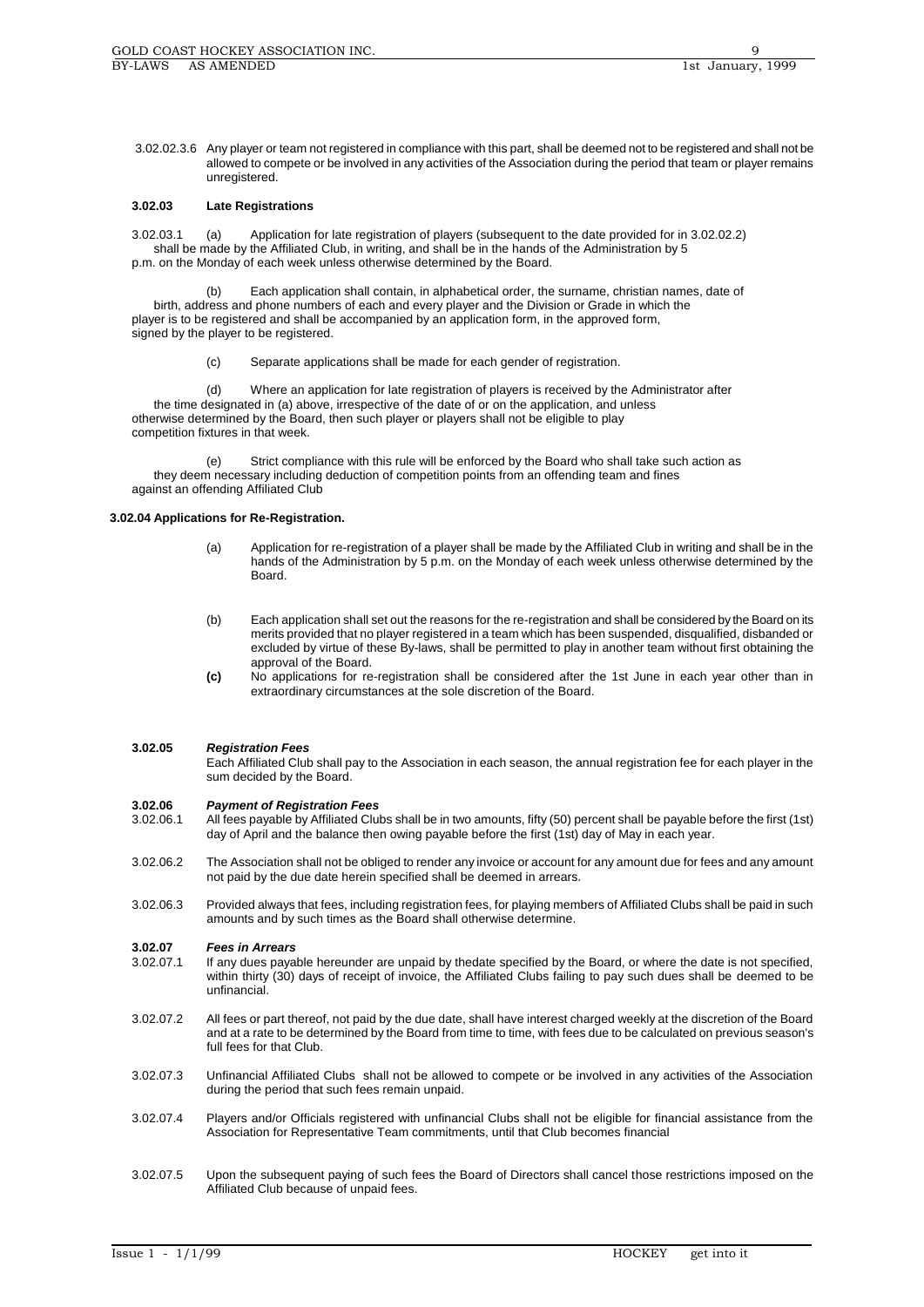# **3.02.08** *Registration System*

- All team registrations shall include a minimum of eleven (11) players. The Board of Directors may waive strict compliance with this By-Law in special circumstances.
- 3.02.08.2 A player may be eligible for and registered in more than one (1) team.
- 3.02.08.3 Where an Affiliated Club has two or more teams registered in the same Division or Grade, then the following criteria will apply:

(a) Players registered in one team shall not be eligible to play in any of the other teams in that Division or Grade.

(b) Replacement players shall be allowed to be drawn only from a team in a lower grade, provided further that a replacement player shall only be allowed to play in the first team in which he/she plays for the remainder of the season.

(c) No player shall be allowed to transfer from one team to another after the 1st June in each year.

3.02.08.4 Subject to the requirements of Section 3.02.09, a player registered in more than one team shall not be required to pay the Association registration fee more than once.

# **3.02.09** *Player Registration and Representative Requirements*.

A Player shall be a member of only one Affiliated Club at any one time.

- 3.02.09.2 A Player desiring to terminate membership of one Affiliated Club and join another, shall fulfil any requirements of either or both of the Affiliated Clubs.
- 3.02.09.3 The Board, whose decision shall be final, shall determine any question relating to registration.
- 3.02.09.4 To be eligible for selection in any Gold Coast Hockey Association representative side in any Division, the following criteria must be met ;

(a) The player must be registered with the Gold Coast Hockey Association Inc. through

membership of an Affiliated Club as a player, and must play regularly in the Gold Coast

Competition.

(b) Players not meeting the criteria in (a) will not be considered by the Selectors unless special circumstances exist and application has been made to the Board and exemption granted in writing.

(c) The meaning of 'regularly' in (a) will be considered objectively by the Selectors, with each selection to be considered on its merits.

(d) All Coaches, Managers and Players selected, chosen or otherwise appointed to represent the Gold Coast Hockey Association must be ratified by the Board and must abide all conditions set by the Association.

#### **3.02.10** *Transfers and Player Clearances*

- 3.02.10.1 A player transferring from one Affiliated Club (hereinafter called the Original Club) to a different Affiliated Club (hereinafter called the New Club) shall first obtain a clearance in writing from his or her original Club before being eligible to play with that new Club and/or new Affiliated Association except with the approval of the Board of Directors.
- 3.02.10.2 The player shall write to the Original Club seeking a clearance which shall be actioned within seven (7) days of the date of request.
- 3.02.10.3 Before issuing the clearance or otherwise, the Original Club shall check the financial position, disciplinary constraints, i.e. disqualifications, suspensions etc., presently current within the Original Club.
- 3.02.10.4 The Original Club shall provide in writing within seven (7) days of the date of receipt of the request either:
	- 3.02.10.4.1 a clearance.
	- 3.02.10.4.2 advise that no clearance will be issued, noting the reason for such action.
	- 3.02.10.4.3 advice that issuing of a clearance will be delayed, the reason for the delay and the period of such delay, which shall not exceed a further fourteen (14) days.
- 3.02.10.5 Any player aggrieved by the refusal of a clearance may appeal to the Board of Directors, whose decision thereon shall be final and conclusive.
- 3.02.10.6 When a clearance is provided the applicant, after acceptance of such clearance, shall thereafter cease to be a member of the Original Club.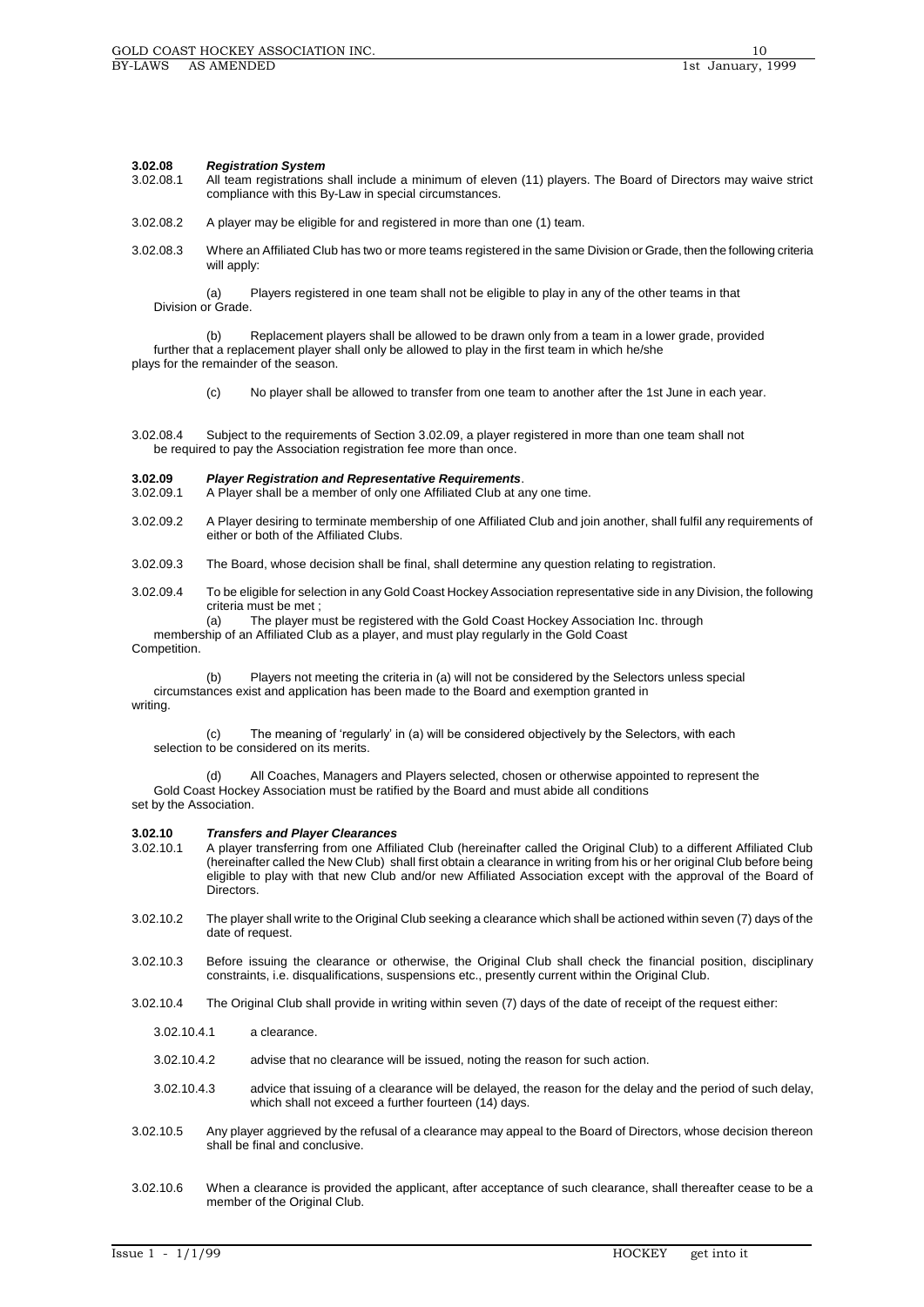- 3.02.10.7 Such clearance shall be lodged by the player with the player's New Club prior to the registration of the player with the player's New Club.
- 3.02.10.8 Subject to compliance with any local requirements of the New Club, upon registration, the player shall then become a member of the New Club.
- 3.02.10.9 No player shall be allowed to transfer from one Affiliated Club to another after the 1st June of each year without the express consent of the Board first had and obtained.
- 3.02.10.10 A team and/or Club which allows a player to play without a clearance may receive an automatic penalty of loss of points for that game and a fine in respect to every player infringing this By-Law. Such fine and/or penalty may be imposed for each game this By-Law is infringing.

# **3.03** *DUAL REGISTRATION*

## **3.03.01** *Objectives*

The objectives of dual registration are as follows:

- 3.03.01.1 To allow those players
	- 3.03.01.1.1 Whose work or education commitments take them from their place of normal residence and/or place of origin and/or from their Affiliated Association of normal competition, into the area and/or competition of a different Affiliated Association, to still be available for representative selection for their original Affiliated Association.
	- 3.03.01.1.2 Who periodically return to the area of their original Affiliated Association to be available to play for a Club of their choice in the local competition of the original Affiliated Association.
- 3.03.01.2 To allow players to play in two (2) Affiliated Associations to gain higher competitive experience in one, while still maintaining involvement in the other so as to not cause detriment to the latter and to the sport.
- 3.03.01.3 This By-Law applies to all Affiliated Associations and cannot be over ruled except by the Board of Directors of Hockey Queensland .
- 3.03.01.4 If the Association deems a local or domestic rule of any Affiliated Club is in conflict with this By-Law, then the Board of Directors shall arbitrate and the decision of the Board of Directors shall be final and binding.

## **3.03.02** *Conditions*

A player may be registered with two (2) different Affiliated Associations each hockey season or calendar year under the following conditions:

- 3.03.02.1 All players who take out dual registration shall register on the appropriate registration form, a copy of which shall be kept by each Affiliated Association involved. Refer Appendix A.
- 3.03.02.2 All dual registrations shall be registered with the Association and with Hockey Queensland.
- 3.03.02.3 No player shall take out more than one (1) dual registration in any one (1) hockey season or calendar year.
- 3.03.02.4 Dual registration shall be permitted only to players registered exclusively in Affiliated Clubs of the Association.
- 3.03.02.5 A player shall not be allowed a dual registration to include registration in another State or Territory Hockey Association, except with Association and Hockey Queensland Inc. approval.
- 3.03.02.6 Dual registration shall be permitted only with the agreement of each Association involved, unless over-ruled by Hockey Queensland on appeal.
- 3.03.02.7 Dual registrations must be complete and approved prior to the player seeking dual registration to play in any State Championship
- 3.03.02.8 Any player who has dual registration shall, for the purposes of selection in representative teams, indicate on the dual registration form, his or her choice for a primary Affiliated Association and a secondary Affiliated Association.
- 3.03.02.9 The primary Affiliated Association so indicated, shall have first call on that player for representative team selection at all times.
- 3.03.02.10 If a player does not have a representative team commitment to his or her primary Affiliated Association, the secondary Affiliated Association may select the player in a representative team.
- 3.03.02.11 In the case of a player playing for his or her Affiliated Association of origin and/or place of normal residence, a player shall have a dual registration to include such Affiliated Association, but be eligible to play for such Affiliated Association's representative team without the necessity of prior games.
- 3.03.02.12 A player with the Gold Coast Hockey Association as primary Affiliated Association, must play regularly in the Gold Coast Competition. (See also By-law 3.02.09.4) Failure to comply with this By-law will result in automatic withdrawal of dual registration.
- 3.03.02.13 Where applicable the Affiliated Association which nominates a player for a representative team shall be responsible for ensuring a copy of the relevant dual registration form is attached to the nomination form and to certify that the conditions therein have been met.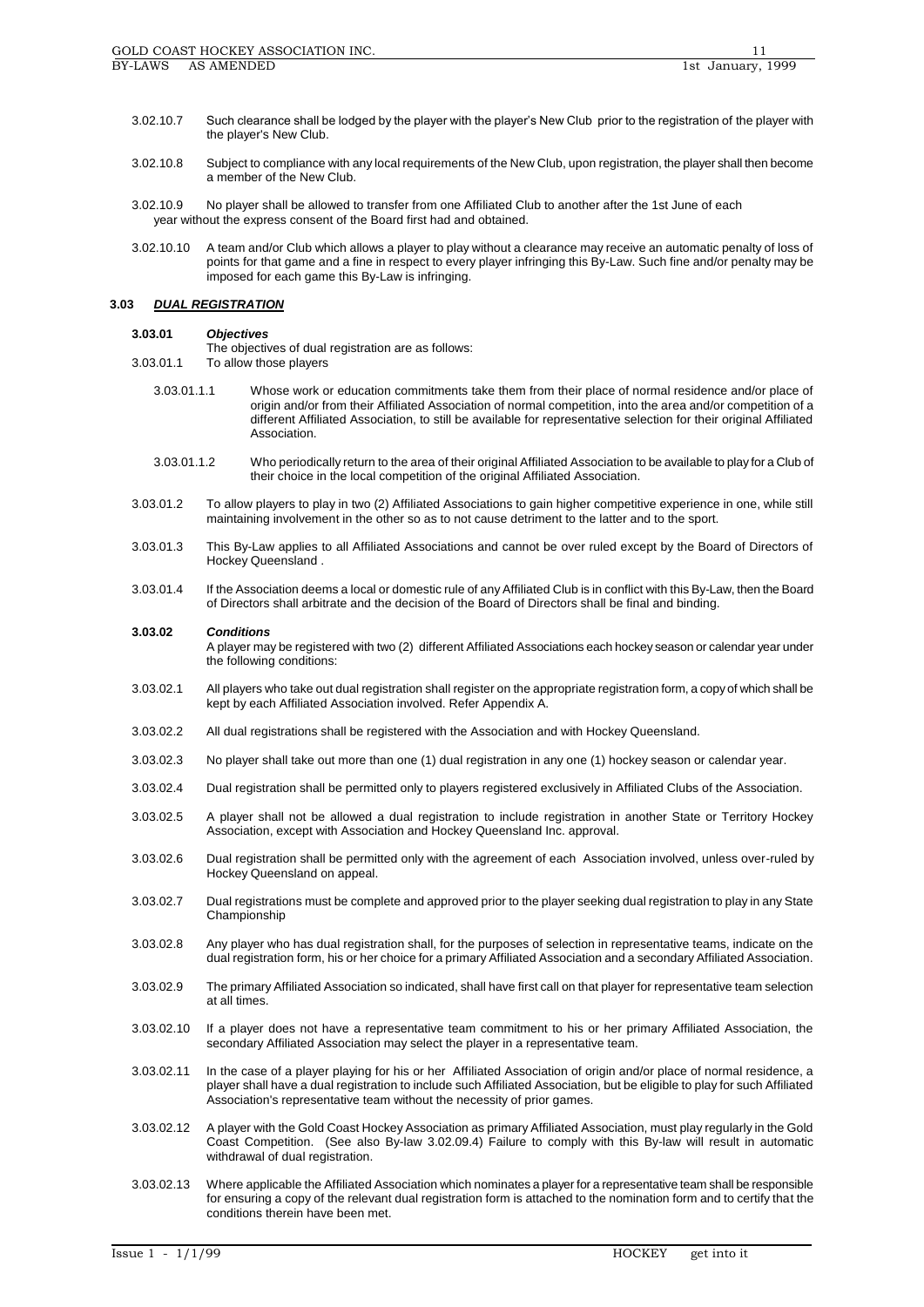- 3.03.02.14 A player accepting dual registration shall pay to each Association in which he or she is registered, the fees so levied.
- 3.03.02.15 A player who registers for dual registration shall only be eligible to represent the State at Country Championships if registration shows a Country Centre as the Primary Association.

3.03.02.16 No player holding dual registration with the Gold Coast Hockey Association shown as Secondary Affiliated Association shall be eligible for Association Awards other than an Award specifically created

for such a player.

**3.03.03** *Fees*

- 3.03.03.1 The Affiliated Association named as Primary Association by a player holding dual registration shall be responsible for the collection and payment of all player registration, affiliation and other fees, including insurance fees, required to be paid to the Association.
- 3.03.03.2 The Affiliated Association named as Secondary Association by a player holding dual registration, shall not be required to include registration, affiliation and other fees normally required to be paid to Hockey Queensland for such player.

# **3.03.04** *Contravention*

Contravention of the Dual registration rules shall result in automatic loss of the points and goals from any game in which such player participated and may result in a fine being imposed for each and every game wherein this rule is infringed.

## **3.03.05** *QAS*

Players listed as QAS Squad members are exempt from applying for dual registration. However the objectives and conditions shall apply.

# **3.04** *AMATEUR STATUS*

#### **3.04.01** *Compliance Criteria*

An amateur is any person who complies with the meaning of the word as laid down by the F.I.H.

# **4.00 ADMINISTRATION**

## **4.01** *NOMINATIONS*

**4.01.01** *Positions Elected/Appointed at Annual General Meeting*

Nominations shall be lodged in accordance with Section 21.0 of the Constitution.

## **4.01.02** *Multiple Nominations*

Persons may be nominated for more than one position of office but in the event of election to the Board, shall be ineligible for election to another Board position.

## **4.01.03** *Positions Appointed by Board of Directors*

The Board may call for nominations for appointed positions as the Board deems necessary.

## **4.02** *DELEGATES TO GENERAL MEETINGS*

## **4.02.01** *Appointment of Delegates*

The names of delegates or proxy delegates and Affiliated Clubs represented shall be notified to Gold Coast Hockey Inc., in writing, either prior to the meeting and/or by the entry in the General Meeting registration book. Upon this authority any Affiliated Club member or members shall be entitled to attend the General Meeting and act as delegate or proxy delegate for such Affiliated Club.

# **4.02.02** *Proxy Delegates*

- 4.02.02.1 In the event of an Affiliated Club's member or members being unable to attend the General Meeting as a delegate or delegates, a proxy delegate or delegates shall be entitled to attend. The name or names of the proxy delegate or delegates shall be authorised in writing and submitted to Administration prior to the commencement of the meeting.
- 4.02.02.2 No Delegate shall be allowed to also act as a Proxy Delegate.

## **4.03** *DISTRIBUTION OF MINUTES*

# **4.03.01** *Time of Distribution*

- (a) Minutes of Board Meetings shall be forwarded to members of the Board within seven (7) days of each General meeting.
- (b) Minutes of General Meetings shall be forwarded to members of the Board, Affiliated Clubs and nominated officials and officers within two (2) weeks of each General meeting.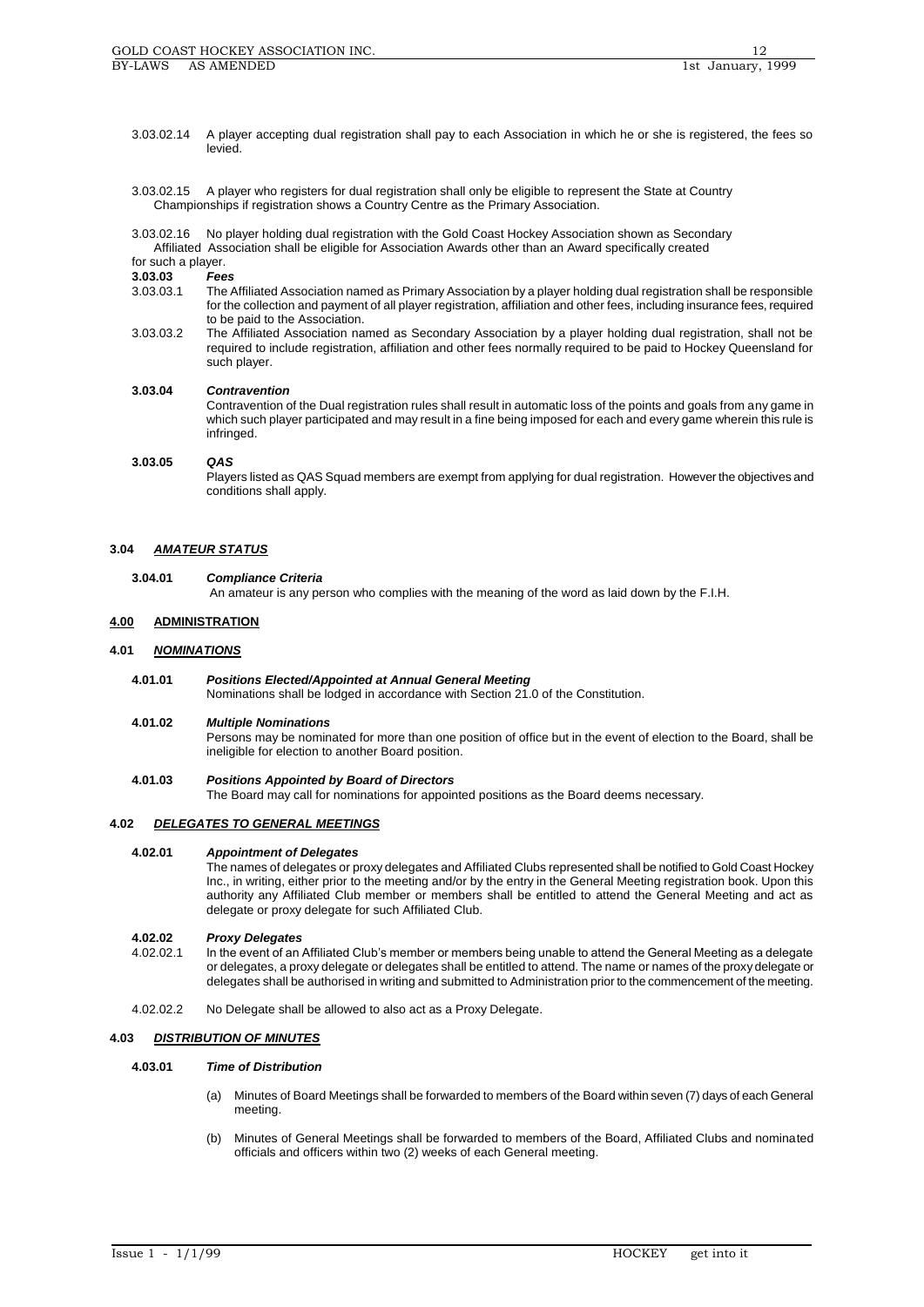**4.03.02** (a) Any required amendment of the Minutes of Board Meetings shall be reported to the Administration within three (3) days of receiving the minutes and the proposed amendments shall be placed on the agenda of the next Board meeting for consideration of the reports and amendment of the Minutes where deemed necessary.

> (b) Any required amendment of the Minutes of General Meetings shall be reported to the Administration within seven (7) days of receiving the minutes, and the Board shall be empowered to confirm the amendments or otherwise, at the next following equivalent status meeting, after considering any such reports.

# **4.04** *EXHAUSTIVE BALLOTS*

# **4.04.01** *Initial Ballot*

Each member or delegate present and entitled to vote shall write on his/her ballot paper the name of the candidate he or she most prefers. Such votes shall then be counted, and if any candidate receives an absolute majority of formal votes cast, such candidate shall be elected to office.

## **4.04.02** *Where No Absolute Majority*

If no candidate receives an absolute majority of formal votes cast as aforesaid, the candidate who receives the least number shall be eliminated, provided that if a candidate receives no votes, he or she, together with the candidate who receives the least number of votes, shall be eliminated.

## **4.04.03** *To Achieve Absolute Majority*

A further ballot or ballots shall then be conducted between the remaining candidates in accordance with the Rules herein set out until one candidate receives an absolute majority of formal votes cast. Upon a candidate receiving an absolute majority of formal votes cast as aforesaid, such candidate shall be declared as elected to office.

## **4.04.04** *Special Ballot*

If, after a ballot has been conducted, any two or more candidates receive an equal number of votes and it is necessary for one of them to be eliminated, then a special ballot shall be held in accordance with the Rules herein set out, to decide which of such Candidates shall be eliminated.

#### **4.04.05** *Special Ballot Extension*

If, after a special ballot as aforesaid has been conducted between three or more candidates, no candidate has received a greater number of votes than the other candidates, then the Chairperson shall nominate one candidate who shall not be eliminated, and a further special ballot shall be held between the candidates not so nominated, to determine which of them shall be eliminated.

## **4.04.06** *Ballot Casting Vote*

If, on any ballot between two candidates such candidates receives an equal number of votes, then the Chairperson shall have a casting vote to decide the issue between such candidates.

## **4.04.07** *Interim Declaration of Voting Results*

At any time when it is necessary for a candidate to be eliminated, the Chairperson shall only declare the name of the candidate or candidates preferred and/or to be eliminated, and shall not disclose the number of votes received by any candidate.

# **4.04.08** *Final Declaration of Voting*

At the conclusion of voting the Chairperson shall declare the result of each ballot by stating the number of ballot papers issued with respect to each ballot, the number of formal votes cast in each ballot and the number of votes received by each candidate.

## **4.04.09** *Discretionary Waiver*

Notwithstanding anything in this rule to the contrary, those present and entitled to vote at any meeting at which an election is to be held in accordance with this By-Law, may, by unanimous resolution, waive the application of the foregoing provisions and substitute, for that election only, such other method of voting as may be unanimously agreed upon.

# **4.05** *POSTAL, TELEGRAPHIC OR FACSIMILE VOTING*

#### **4.05.01** *Application*

In the event of a resolution being required by the Board or by a requisite number of Affiliated Clubs before the next General Meeting, on a matter which, in the opinion of the Board is not of sufficient importance to justify calling an additional General Meeting or Special General Meeting, then the Board may call for a postal, telegraphic or facsimile vote.

## **4.05.02** *Ballot Papers*

The Association office shall submit to Affiliated Clubs in writing, by the most expedient means of communication possible, ballot papers setting out the matter/s for decision and specifying the hour and date, being not less than fourteen (14) days after the day of dispatch, hereinafter called "the prescribed time", by which time the papers shall be returned to the Association office.

#### **4.05.03** *Additional Information*

Ballot papers may be accompanied by such other documentation as the Board decides is necessary for Affiliated Clubs to make informed decisions.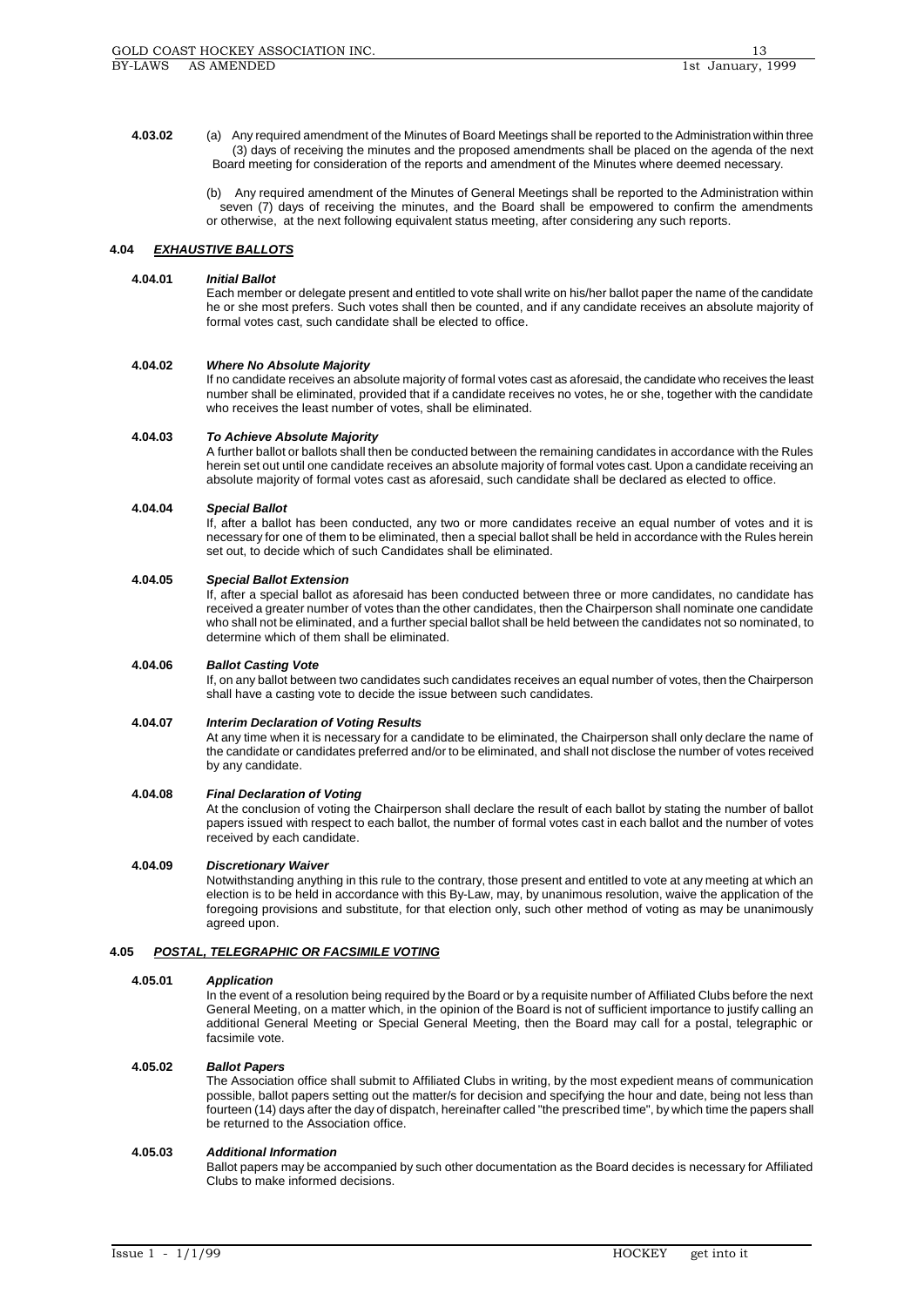# **4.05.04** *Validity*

To be valid and included in the ballot, the ballot papers shall be signed by an authorized person in the Affiliated Club and returned to the Association office by the prescribed time.

# **4.05.05** *Advice of Results*

Within seven (7) days of the prescribed time, the Association office shall advise each Affiliated Club in writing by the most expedient means possible, the result of the ballot.

# **4.06** *FINANCIAL ASSISTANCE*

# **4.06.01** *Financial Assistance*

Financial assistance shall be offered to delegates, officials, representatives and others, as shown on the schedule specifically written and up-dated annually for this purpose.

# **4.06.02** *Application for Assistance*

Any delegate, official, representative or other financially assisted individual who, or organisation which, within fourteen (14) days as prescribed, does not return the required form to the Administration, shall not be entitled to such financial assistance, unless decided otherwise by the Board.

# **4.07** *PRESENTATION OF ASSOCIATION INFORMATION*

# **4.07.01** *Format*

The Constitution, By-Laws, Policies, Rules and any other documents of the Association shall be issued as a loose leaf edition, with each page suitably endorsed as to the date of origin and whether it is an original issue or an amendment.

# **4.07.02** *Amendments*

Any new additions, amendments or revisions to any of the Constitution, By-Laws, Policies, Rules and other pertinent documents shall be made on the particular loose leaf page, suitably identified by date and forwarded to each Affiliated Club immediately after approval, for insertion in the correct position and in the correct document. Obsolete material shall be removed and destroyed by Affiliated Clubs.

# **4.07.03** *Responsibility for Currency*

Responsibility for correct insertion and currency shall rest with each Affiliated Club.

# **4.07.04** *Responsibility for Application*

Responsibility for application of the most up to date requirements of the Constitution, By-Laws, Rules and other documents of the Association shall rest with each Affiliated Club.

# **5.00 BOARD OF DIRECTORS**

# **5.01** *PORTFOLIOS*

# **5.01.01** *Allocation*

Portfolios shall be allocated to the five (5) elected Directors by the Board of Directors, and shall include: 5.01.01.1 Athlete Development - Junior and/or Senior

- Competitions<br>Planning
- $5.01.01.3$
- 5.01.01.4 Marketing
- Media and Events
- 5.01.01.6 Officiating<br>5.01.01.7 Special Pr
- Special Projects and Coaching

# **5.01.02** *Other Portfolios*

The Board may institute any other portfolio considered necessary, which may replace one of the above or be made a conjoint portfolio.

The Planning Portfolio shall be the responsibility of the President.

The Planning Portfolio shall include Constitution and Facilities.

# **5.01.03** *Directors to Assume Director's Committee Chair*

Directors appointed to administer a particular portfolio shall be automatically appointed as Chairpersons of the Director's Committee administering that portfolio.

**5.01.04** The Director may appoint a convenor as chairperson, with the approval of the Board.

# **5.02** *MEETINGS OF THE BOARD OF DIRECTORS*

# **5.02.01** *Attendance*

- 5.02.01.1 Meetings of the Board may be held by personal attendance or by telecommunications or by a combination of both methods.
- 5.02.01.2 The attendance of the required majority of voting Board members in person or by telecommunications shall constitute a quorum for the transaction of business at a Board Meeting.
- 5.02.01.3 Issues for decision arising at meetings of the Board shall be determined by a majority of the votes of the members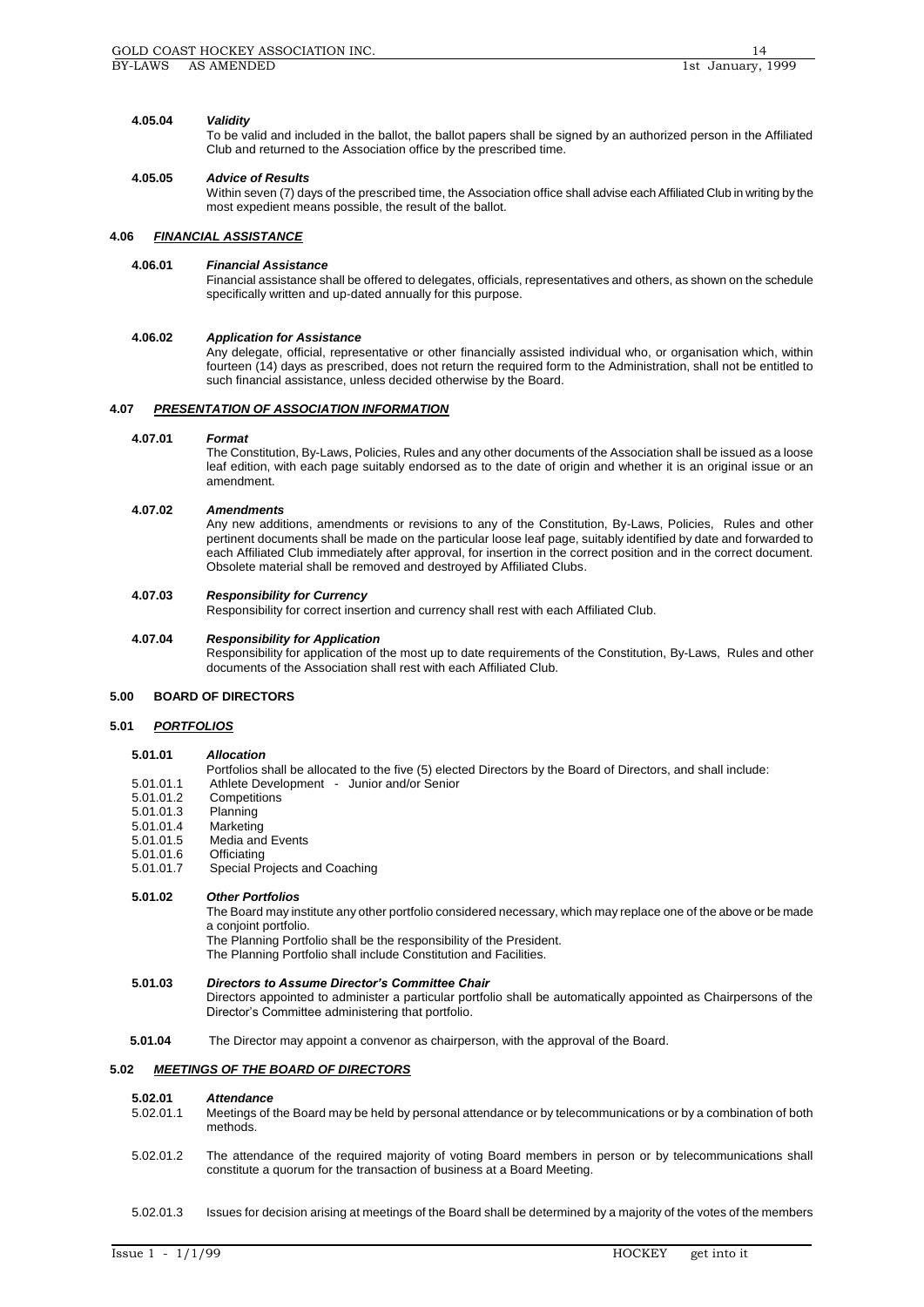of the Board present and entitled to vote either in person or by telecommunication.

### **5.03** *FUNCTIONS AND POWERS OF THE BOARD OF DIRECTORS*

The Board shall carry out functions and is empowered to act as specified in the Constitution, and as follows:

- 5.03.01 Ensure that there is proper co-ordination of Committee activities and that terms of reference are followed.
- 5.03.02 Develop proposals, and administer agreements for financial assistance, sponsorship, and generally of any activity undertaken by the Association.
- 5.03.03 Advise upon and carry out approved programmes of publicity and public education in respect of the Association's activities and the sport in general.
- 5.03.04 Establish such committees or co-opt such assistance as required for the proper discharge of the Board's function.
- 5.03.05 Draw up job specifications for all office bearers, official and officer positions.
- 5.03.06 Consider applications for all Gold Coast Hockey Association positions and appoint office bearers, officials and officers as specified in the Constitution and By-laws.
- 5.03.07 Terminate or extend appointments as deemed appropriate.
- 5.03.08 Report to General meetings.

#### **5.04** *DUTIES OF BOARD OF DIRECTORS MEMBERS*

**5.04.01** *The President*

The President shall:

- 5.04.01.1 Act as the Association's representative.
- 5.04.01.2 Assume responsibility for the efficient administration of the Association.
- 5.04.01.3 Preside at Board and General meetings.
- 5.04.01.4 Have the right to attend any Committee meetings pursuant to Constitution Section 20.03.
- **5.04.02** *The Vice President*
	- The Senior Vice President or where there is equal seniority a Vice President nominated in advance by the President shall:
- 5.04.02.1 Act as the Association's representative in the absence of the President.
- 5.04.02.2 Assume responsibility for the efficient administration of the Association in the absence of the President.
- 5.04.02.3 Preside at Board and General meetings in the absence of the President.
- 5.04.02.4 Have the right to attend any Committee meetings pursuant to Constitution Section 20.03.
- 5.04.03 *Board Members* Board Members shall:
- 5.04.03.1 Act as the Chairperson at respective Director's Committee meetings.
- 5.04.03.2 Assist in the preparation of a long term strategic plan for the Director's Committee, and present the plan to the Board for approval and implementation.
- 5.04.03.3 Report progress on the implementation of policy at Board meetings.
- 5.04.03.4 Ensure a detailed report is presented to the Association at the Annual General Meeting, including an assessment and evaluation of the years activities including of Director's Committees.
- 5.04.03.5 Be responsible for maintaining and upgrading the approved annual budget for the Director's Committee.

# **5.05** *OFFICIALS*

#### **5.05.01** *Appointments*

In addition to the Board, there may be the following Officials and Officers who shall be appointed by the Board:

5.05.01.1 Association Auditor, Association Solicitor.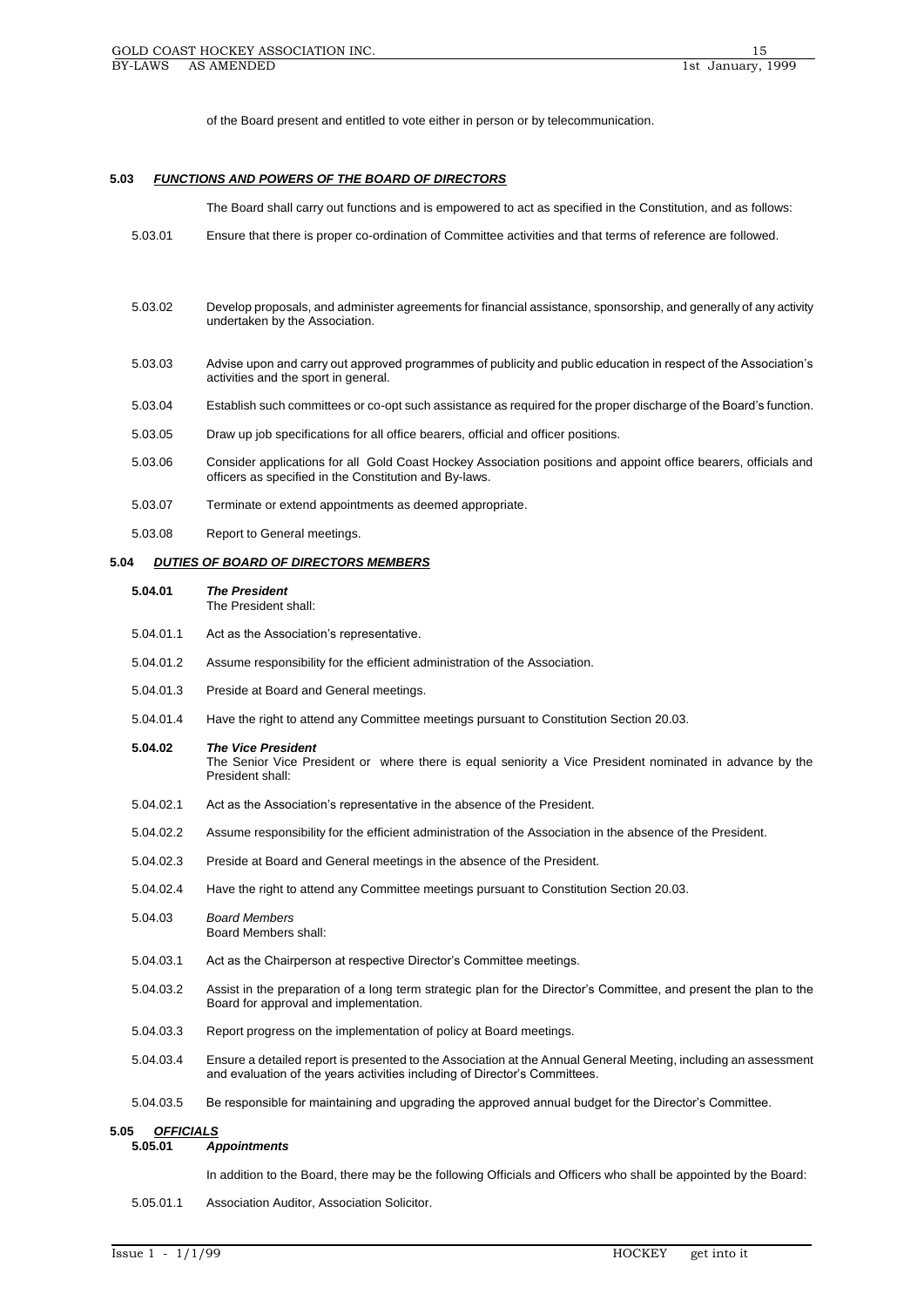- 5.05.01.2 General Manager, Operations Manager, Office Administrator, Marketing Manager, Coaching and Development Manager.
- 5.05.01.3 Appointments Committee.
- 5.05.01.4 Representative Team Managers and Coaches and such other Team support personnel as deemed necessary by the Board.
- 5.05.01.5 Such additional officials as required from time to time for such special duties and for such term of office as shall be defined by the Board at the time of each appointment.

# **5.05.02** *Advice to Affiliated Clubs*

The Association shall notify Affiliated Clubs of all positions for which applications are sought and subsequently of successful applications.

# **5.05.03** *Termination or Extension of Appointments*

The Board may terminate, modify or extend any appointments made under this By-Law.

# **6.00 ASSOCIATION EMPLOYEES**

# **6.01** *EMPLOYEE'S ROLE AND RESPONSIBILITIES*

**6.01.01** *Employees Duties*

Employees of the Association shall carry out such duties as are approved or directed by the Board.

## **6.01.02** *Attendance at Meetings*

Employees of the Association shall attend meetings of the Board and General meetings as directed and such other Director's Committee and / or Operating Committee meetings as set out in the By Laws.

## **6.01.03** *Delegation by a General Manager*

Wherein the Constitution and/or By Laws a responsibility is given to a General Manager, delegation of actions to meet such responsibility is acceptable, providing always, that a General Manager, shall remain responsible for the proper carrying out of such actions.

# **7.00 COMMITTEES**

# **7.01** *ADMINISTRATION*

## **7.01.01** *Structure*

The administration through the Board of the Association is delegated to Committees, a number of which shall be Director's Committees framed to incorporate the areas of responsibility designated for the various Office Bearers and accountable to the Board of Directors for their actions.

## **7.01.02** *Director's Committee Members*

Members shall be elected to Director's Committees at the discretion of the Board.

## **7.01.03** *Liaison with Board of Directors*

The Board of Directors Director who is Chairperson of the particular Director's Committees shall be responsible for liaison between such committee and the Board of Directors.

# **7.01.04** *Responsibilities*

The Board of Directors Director who is responsible for the Director's Committee shall ensure that the Director's Committee functions, if and when necessary, and deals with all business relating to that Director's Committee.

# **7.01.05** *Director's Committees Meetings*

The Director's Committees shall meet regularly and report regularly their proceedings, resolutions and recommendations to meetings of the Board of Directors.

# **7.01.06** *Programme of Meetings*

Meetings of each Director's Committee shall be scheduled to avoid conflict with the meetings of the other Director's Committees having mutual membership.

#### **7.01.07** *Director's Committees' Powers and Functions* Director's Committees shall:

- 7.01.07.1 Have the power to co-opt persons to such committees to enable the Committees to carry out their respective functions.
- 7.01.07.2 Be responsible for the preparation of a long term strategic plan for the Committee, directed towards the advancement of Hockey.
- 7.01.07.3 Submit an annual budget.
- 7.01.07.4 Monitor and review the impact of the policy and plan relevant to the particular Director's Committee, and advise on further action required.
- 7.01.07.5 Have such other duties as are directed by the Board.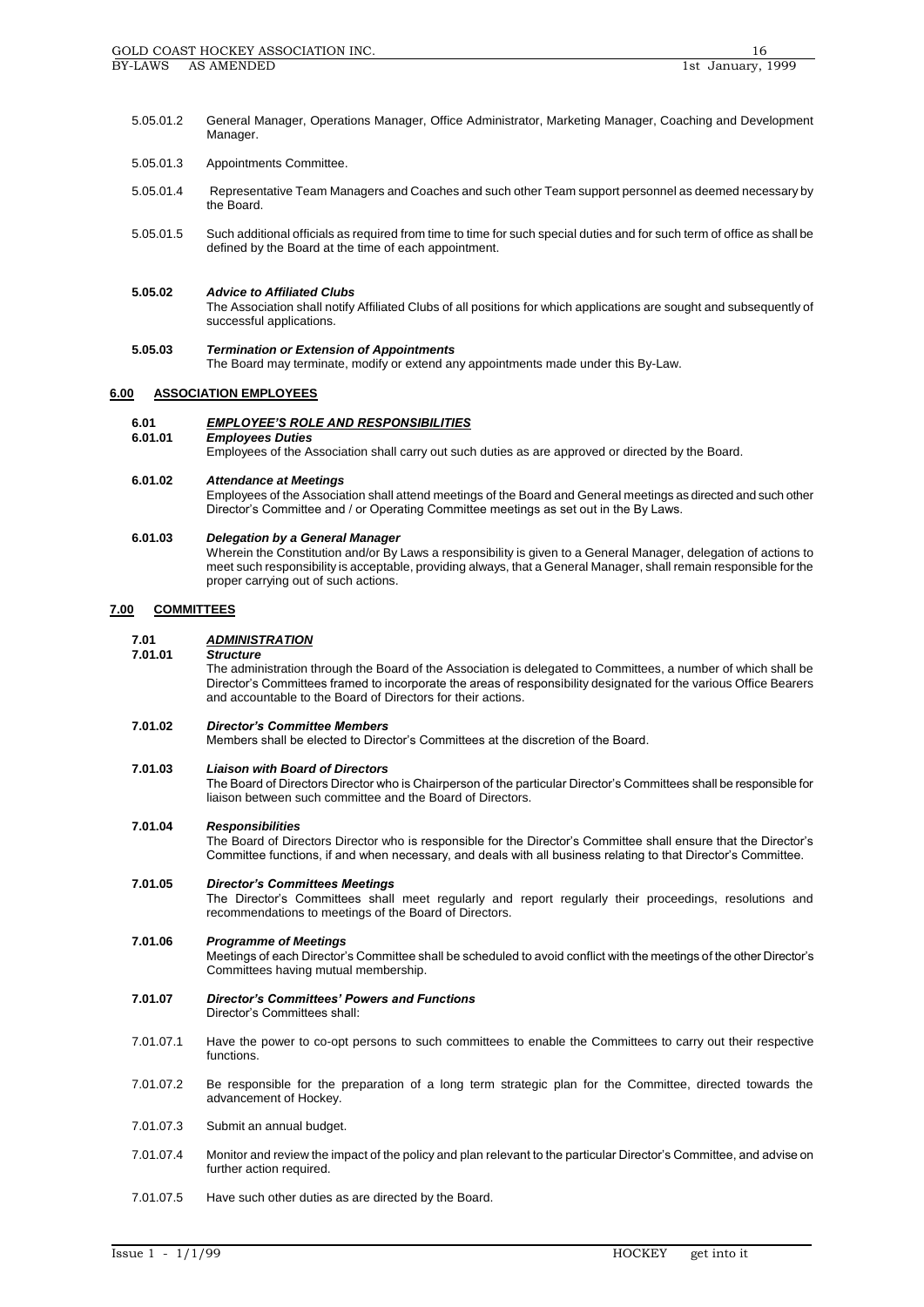# **7.01.08** *Form of Reports to Board*

Director's Committee Reports to the Board shall be in a standard format and lodged with the General Manager at least five (5) days prior to the Board of Directors Meeting following such Director's Committee Meeting.

# **7.01.09** *Reports and Recommendations*

The Chairperson of the respective Director's Committees shall be responsible to see that reports are prepared and, if necessary, submit any recommendations to the Board of Directors.

# **7.01.10** *Action Plan*

Director's Committees shall be required to submit to the Board of Directors within six (6) weeks of taking office, any recommended amendments to the Director's Committee's Terms of Reference and an Action Plan for the year for approval by the Board of Directors.

# **7.01.11** *Annual Report*

The Director's Committee Chairperson shall comment on the number of meetings of the Director's Committee, the dates on which the meetings were held and their relative convenience to other dates, and the number of attendances of each individual. Where applicable, the Director's Committee Chairperson shall indicate those Director's Committee Members who have made major contributions and shall include the results of and recommendations as to any Director's Committee's Terms of Reference.

# **7.01.12** *Submission of Annual Report*

The Annual Report of each Director's Committee's activities shall be prepared and submitted to the Administrator six (6) weeks prior to the Annual General Meeting of each year.

# **7.01.13** *Term of Office*

The term of office of each Director's Committee shall be from the date of appointment to the next Annual General Meeting of the Association.

# **7.01.14** *Operating Committees*

Except where Operating Committees are appointed by the Board. Director's Committees may appoint, with Board of Directors approval, and delegate part of that Director's Committee functions to Sub Committees to be known as Operating Committees. All Operating Committees shall report to the respective Director's Committee, except those which report directly to the Board.

# **7.01.15** *Operating Committee Members*

- 7.01.15.1 Where applicable, members shall be appointed to Operating Committees by the Board.
- 7.01.15.2 Members shall be appointed to other Operating Committees by the Board of Directors or the respective Director's Committee which shall also appoint a Chairperson / Convenor.
- 7.01.15.3 Operating Committee Membership, unless otherwise indicated, shall be a minimum of four (4) persons and be gender equal.

# **7.01.16** *Operating Committee Reports*

Every Operating Committee of the Association shall make a report on its activities either through the respective Director's Committees or directly to the Board dependant on it's responsibility chain.

# **7.01.17** *Director's Committee Correspondence*

All Director's Committee correspondence shall be through the Administrator.

# **7.01.18** *Operating Committee Correspondence*

All Operating Committee correspondence shall be through the respective Director's Committees.

**7.01.19** *Accounts*

# Collection of funds and payment of accounts of all Committees shall be through the Finance Director who shall administer all books of accounts.

**7.01.20** *Committees to Make Reports on Activities on Demand* Every Committee and/or Sub-Committee and/or Board shall make a report on particular activities when required by the Board of Directors .

# **7.02** *MEMBERSHIP of DIRECTOR'S COMMITTEES*

# **7.02.01** *The General Manager*

The General Manager shall be ex officio to all Director's Committees

# **7.02.02** *Membership*

There shall be the following Director's Committees with such persons as determined by the Board.

# 7.02.02.1 *The Planning Committee comprising:* President Vice President

Board Director ( Chairperson) Two (2) elected Committee Members

7.02.02.2 *The Finance Committee comprising:*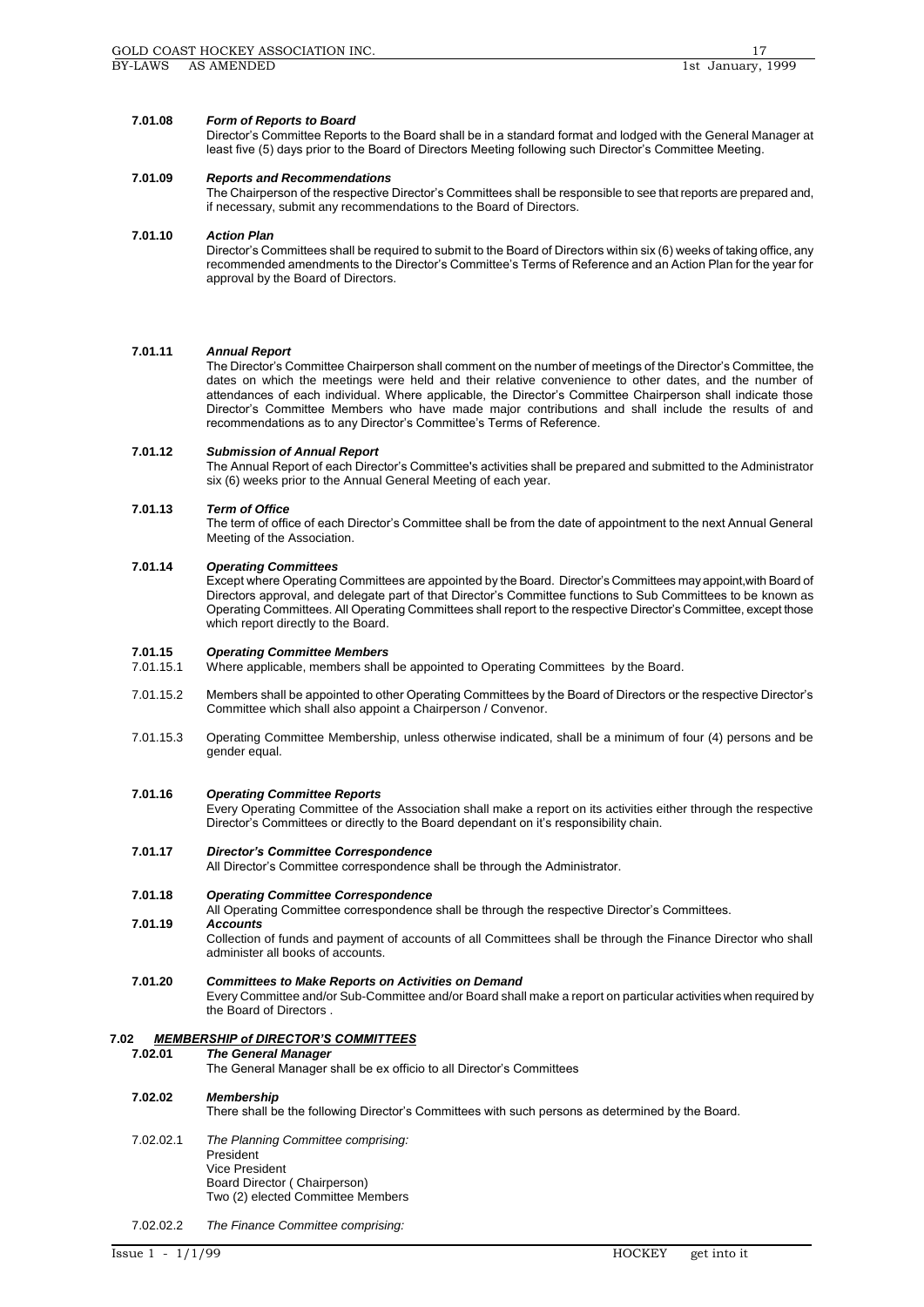Director of Finance (Chairperson) Finance Consultant (upon invitation when required) Two (2) elected Committee Members

7.02.02.3 *The Athlete Development Committee comprising:* Board Director (Chairperson) Coaching and Development Manager/ State Development Director Schools Hockey representative Junior Hockey representative Veterans Hockey representative Indoor Hockey representative

7.02.02.4 *The Marketing Committee comprising:* Board Director (Chairperson) Marketing / Media Manager Two (2) elected Committee Members Media Consultant ( upon invitation when required)

- 7.02.02.5 *The Officiating Committee comprising:* Board Director (Chairperson) Technical and Rules Operating Committee representative Two (2) Umpires Committee representative
- 7.02.02.6 *The Competitions Committee comprising:* Board Director (Chairperson) State Open Team Selectors Convenors (one each gender) Players representatives (one each gender) Technical and Rules Committee Convenor Q.A.S. representative
- 7.02.02.7 *The Media & Events Committee comprising:*  Board Director (Chairperson) Marketing / Media Manager Two (2) elected Committee Members Finance Committee representative Players representative (one each gender)
- 7.02.02.8 *Coaching & Special Projects comprising:* Board Director (Chairperson) Coaching & Development Manager Two (2) elected Committee Members (one of each gender)

# **7.02.03** *Voting*

Minimum voting membership on any Director's Committee shall be three (3) inclusive of the Chairperson.

# **7.03** *MEMBERSHIP OF OPERATING COMMITTEES*

All Operating Committee members shall be elected or appointed for a one (1) year term.

| 7.03.02 | <b>Appointments Committee</b> - Appointed by the Board of Directors and comprising : |
|---------|--------------------------------------------------------------------------------------|
|         | Convenor/ Chairperson                                                                |
|         | Four (4) Committee Members (two (2) each gender)                                     |

```
7.03.03 Other Operating Committees
```
There shall be the following Operating Committees comprising such persons as selected and determined by the Board, which shall perform those duties as stipulated in the appropriate appendices.

- 7.03.03.1 *The Veterans Committee comprising:* Six (6) elected Committee Members ( three (3) each gender).
- 7.03.03.2 *The Technical Committee comprising:* Four (4) elected Committee Members (two (2) each gender).
- 7.03.03.3 *The Judiciary Panel* The Jucidiary Panel shall comprise a Chairperson and at lest two (2) persons, (hereinafter referred to as Members) from each affiliated club. *7.03.03.4 The Judiciary Committee*
	- The Judiciary Committee shall comprise at least three (3) members of the Judiciary Panel*.*
- *7.03.03.*5 The *Investigation Committee (Judicial)*  The Investigation Committee shall comprise at least three (3) members of the Judiciary Panel.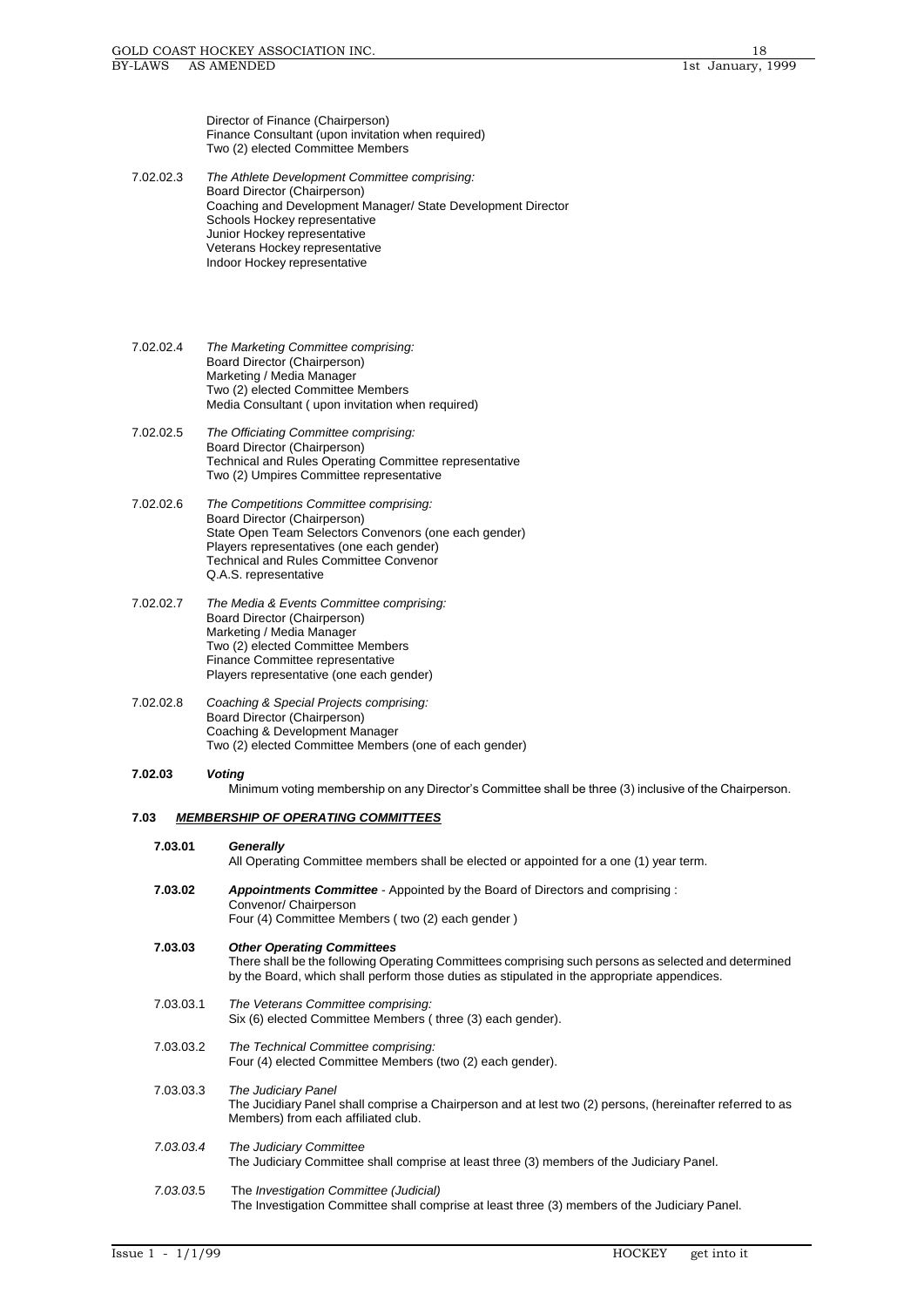- *7.03.03.6 The Coaching Committee comprising:* Coaching and Development Manager (Chairperson) Four (4) elected Committee Members – two (2) each gender.
- 7.03.03.7 *The Umpires Committee comprising:* Convenor Four (4) elected Committee Members. (two (2) each gender).
	- 7.03.03.7.1 All members of the Umpires Committee shall possess a "Gold Coast" badge.
- 7.03.03.8 The Selection Committee comprising:

Convenor

Four (4) elected Committee Members. (Two (2) each Gender.)

- 7.03.03.9 Any employee of the Association shall be ineligible to nominate for any Selection Panel unless prior approval of the Board of Directors has been granted.
- 7.03.03.10 Selectors shall not hold any other role at the respective Trials or Games which they attend as a Selector.
- 7.03.03.11 Any individual who is elected as a Selector will be ineligible to select for a team, if there is a Player who is next-ofkin to the individual seeking selection in that team. (For the purposes of this Clause, 'next-of-kin' is defined as Parents, Grandparents, Siblings and Step Families)

7.03.03.12 The Gold Coast Coaching Director shall be an additional Selector on each of the following panels:

- 7.03.03.12.1 Open (Male and Female)
- 7.03.03.12.2 Under 21 (Male and female)
- 7.03.03.12.3 Under 18 (Male and Female)
- 7.03.03.12.4 The Gold Coast Coaching Director may not be the Convenor, but shall have voting rights.)

# **7.03.04** *Chairperson/Convenors*

- Except as otherwise provided, Operating Committee Convenors or Chairpersons shall be elected by the persons elected or appointed to membership of the various Operating Committees.
- 7.03.04.2 Each Operating Committee Convenor or Chairperson shall submit a report of the Committee's activities either through the respective Director's Committees or directly to the Board of Directors as set out in the Committee Structure by the date advised.
- 7.03.04.3 Each Operating Committee Convenor or Chairperson upon request shall submit a budget either through the respective Director's Committees or directly to the Board of Directors as set out in Committee Structure by the date advised. Expenditure by Operating Committees shall be within the agreed budget unless the Board approves otherwise.
- 7.03.04.4 Any Operating Committee Convenor or Chairperson may request permission to attend any meetings of the Director's Committee of which the Operating Committee is a Sub-Committee, or of the Board or of General **Meetings**

# **7.03.05** *Interface Personnel*

Where possible, interface representatives between Committees shall be different personnel eg where a person represents an Operating Committee on a Director's Committee and a representative from the same Director's Committee is required on the same Operating Committee these shall not be the same person.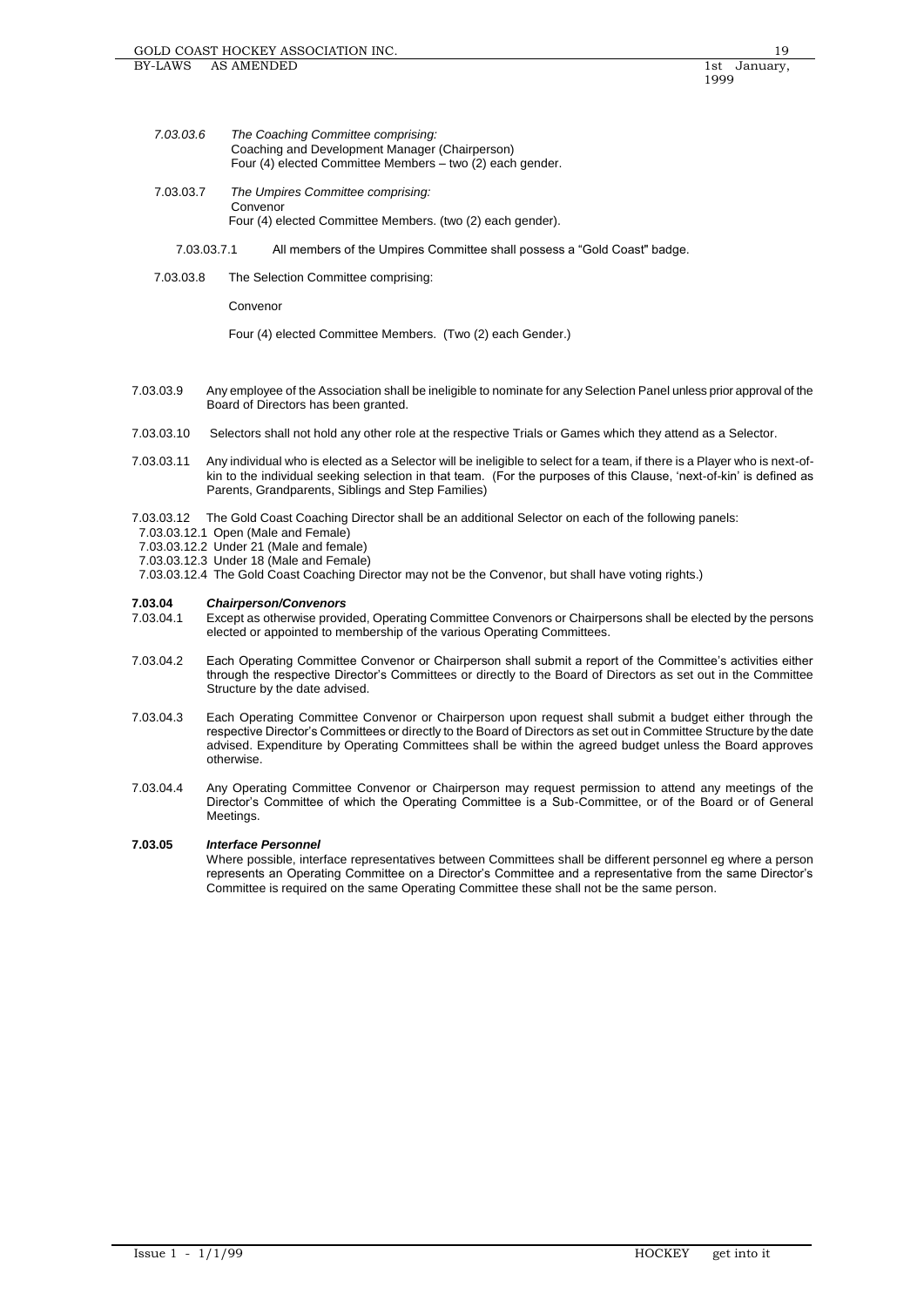### **8.00 JUDICIAL SYSTEM**

# **8.01 APPLICATION**

# **8.01.01 Structure**

The Judicial System of the Association shall comprise:

- 8.01.01.1 The Judiciary Panel<br>8.01.01.2 The Judiciary Comm
- 8.01.01.2 The Judiciary Committee<br>8.01.01.3 The Investigation Commi
- **8.01.01.3** The Investigation Committee
- **8.01.01.4** The Board of Directors

## **8.01.02 The Judiciary Panel**

- 8.01.02.1 The Judiciary Panel shall comprise a Chairperson and at least two (2) persons, (hereinafter referred to as members), from each Affiliated Club.
- **8.01.02.2** The Chairperson shall be elected at the Annual General Meeting of the Association each year.<br>**8.01.02.3** Each Affiliated Club shall advise the Administrator in writing, of the Club's nominees to the panel y
- **8.01.02.3** Each Affiliated Club shall advise the Administrator in writing, of the Club's nominees to the panel within one month of the Association's Annual General Meeting.
- **8.01.02.4** Nominees to the Judiciary Panel may be altered or added to at any time during the year by Affiliated Clubs by notification in writing to the Association.
- **8.01.02.5** The Judiciary Panel may elect any number of its members to act as Deputy Chairperson in the absence of the Chairperson.
- **8.01.02.6** The Chairperson shall ensure that appropriate records are kept of each judicial proceeding.
- 8.01.03 The Judiciary Committee
	- 8.01.03.1 The Judiciary Committee shall consist of at least three (3) members of the Judiciary Panel, one of whom may be the Chairperson or a Deputy Chairperson.
	- 8.01.03.2 Where practicable, no member of the Judiciary Committee shall adjudicate on any charge or incident or sit on the Committee when investigating any charge or incident in respect of any game, event or incident involving the Member's Club.
	- 8.01.03.3 Appeals against decisions of the Judiciary Committee shall be made to the Investigation Committee in accordance with the provisions of these bylaws.
- 8.01.04 The Investigation Committee
	- 8.01.04.1 The Investigation Committee shall hear appeals from any decision handed down by the Judiciary<br>Committee in accordance with the provisions of these bylaws. Committee in accordance with the provisions of these bylaws.
	- 8.01.04.2 The Investigation Committee shall consist of at least three (3) members of the Judiciary Panel, one of whom may be the Chairperson or a Deputy Chairperson.
	- 8.01.04.3 No member of the Investigation Committee shall have been a member of the initial Judiciary Committee.
	- Where practicable, no member of the Investigation Panel shall sit on the Investigation Committee when hearing an appeal from a decision of the Judiciary Committee in respect of any game, event or incident involving the member's Club.
	- 8.01.04.5 Appeals against decisions of the Investigation Committee shall be made to the Board of Directors in accordance with the provisions of these by-laws.

#### 8.01.05 Participation Conflict

 No Member of the Judicial Committee, the Investigation Committee or Board of Directors shall be permitted to adjudicate or deliberate upon any matter arising in respect of any game, event or incident in which that member has taken part.

# 8.01.06 Judiciary Committee and Appeal Hearings

- The Board of Directors shall have the power, including through the Judiciary Committee and the Investigation Committee, to call upon any person holding office or position with the Association or any Affiliated Club or member thereof, to attend any meeting of the Association or hearing or investigation by a Committee or Board of the Association and to reply to any relevant questions that may be put.
- 8.01.06.2 The Board of Directors, including through the Judiciary Committee and the Investigation Committee, may demand the production of any letters, papers, books or other evidence which the Board considers relevant. 8.01.06.3 Should the said person, Affiliated Club or member fail to comply without reasonable excuse or make misleading statements, the said person, Affiliated Club or member may be suspended, disqualified or otherwise dealt with at the discretion of the Board of Directors, including through the Judicial Committee and the Investigation Committee.

8.01.07 Investigation Committee/Board of Directors Appeal Hearing 8.01.07.1 Not more than three (3) nor fewer than three (3)

- Not more than three (3) nor fewer than three (3) persons, shall at any time sit on the Investigation Committee.
- 8.01.07.2 Any member of the Board of Directors who is available and eligible shall hear appeals to the Board of **Directors**
- 8.01.07.3 Not fewer than three (3) persons shall sit on the Board of Directors to hear Appeals.<br>8.01.07.4 Where so decided by the Board of Directors, certain members may be appointed
- Where so decided by the Board of Directors, certain members may be appointed to hear Board of Directors appeals, one of whom shall be appointed Chairperson.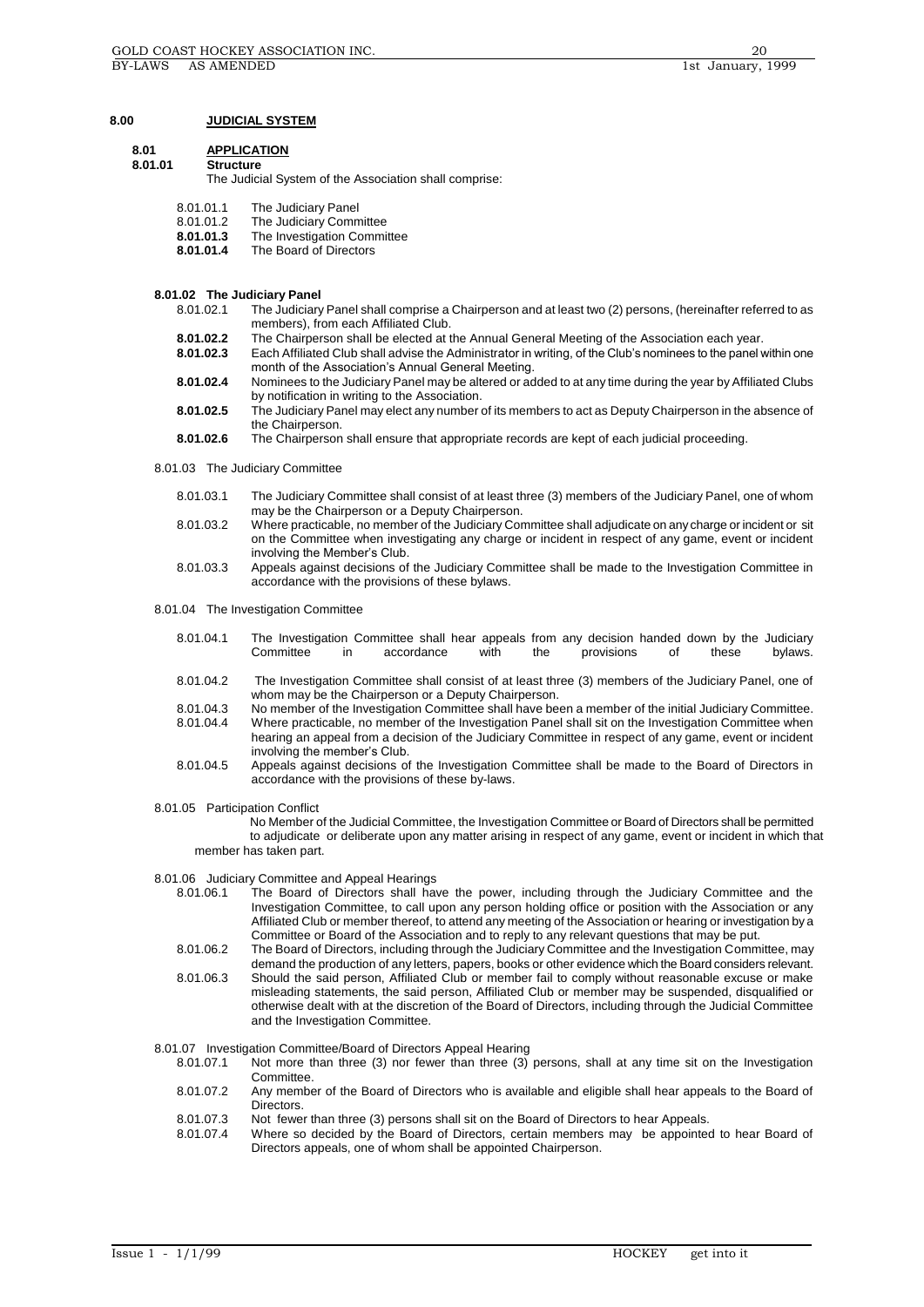- 8.01.08 Judiciary Committee Voting and Investigation Committee/Board of Directors Appeal Voting.
	- For meetings of the Judiciary Committee and the Investigation Committee/Board of Directors on appeals, the Chairperson shall have a deliberative vote. For Board of Directors Appeals, the Chairperson shall have a second or casting vote.
- 8.01.09 Judiciary Committee and Investigation Committee/Board of Directors Appeal Minutes.
	- The respective Chairpersons shall ensure that minutes are kept of all meetings of the Judiciary Committee and the Investigation Committee/or Board of Directors Appeals.
- 8.01.10 Judiciary Committee/Board of Directors Appeal Decision

The respective Chairpersons shall be responsible for forwarding decisions in writing and the minutes of meetings of the Judiciary Committee/Board of Directors Appeals to Administration within three (3) days of the completion of the subject hearings.

# **8.02 JUDICIARY AND INVESTIGATION RULES**

- **Decision on Referrals**
- 8.02.01.1 All reports or referrals or charges or charges of misconduct against any Affiliated Club, team, player or member shall be referred to the Board of Directors which will decide whether to refer the matter to the Judiciary Committee. The charge or misconduct may be either verbal or in writing. If verbal, the person or representative of the organisation making the charge shall confirm same by written report within seven (7) days of the verbal charge.
- 8.02.01.2 Referrals may include but are not restricted to any Affiliated Club, team, player or member, who in the opinion of the Board has practised or counselled any unbecoming conduct or conduct which reflects upon the good name of the Association or any or all of its Officers, whether at any competition, meeting, function, or other activity, or at any other time.
- 8.02.02 Convene Hearings Upon decision by the Board to refer the matter to the Judiciary Committee, the Administrator shall forthwith advise the Chairperson of the Judiciary Committee who shall convene a meeting of the Judiciary Committee to hear the charge and which shall be held within seven (7) days following receipt of the charge or such other time as may be convenient..
- 8.02.03 Notification The Chairperson of the Judiciary Committee shall notify the Administrator and the Administrator shall notify the person/s or representative/s of the organisation or member charged, and the person/s or representative/s of the organisation or member making the charge, of the time and place of the hearing. Not less than seven (7) days notice shall be given and the place of hearing shall be as decided by the Chairperson of the Judiciary Committee.
- 8.02.04 Delay or Failure to Appear If a person or member or organisation charged fails to appear before the Judiciary Committee at the appointed time without, in the opinion of the Judiciary Committee, reasonable cause, that person or member or organisation shall be prohibited from competing in any activities, including competitions, organised by the Association until such time as the person or member or organisation appears before the Judiciary Committee. Except that if the Judiciary Committee cannot meet within the prescribed seven (7) days the person or member or organisation charged shall be allowed to participate in the sport of hockey and thereafter until such time as the charge is heard.
- 8.02.05 Hearing Result

The charge shall be heard by the Judiciary Committee at the appointed time. The Judiciary Committee shall either:

- 8.02.05.01 Dismiss the charge; or
- 8.02.05.02 Impose upon the person or member or organisation against whom or which the charge was made a penalty being any of the following:
	- 8.02.05.02.1 A Fine. An amount in Australian currency to be paid by a certain fixed date or within a certain fixed time. The result to be recorded.
	- 8.02.05.02.2 Extra Duties. Additional Umpiring, Technical Bench or other administrative duties may form part or the whole of any penalty.
	- 8.02.05.02.3 Warning, Reprimand or Admonishment. May be recorded or not recorded at the discretion of the adjudicating Committee.
	- 8.02.05.02.4 Suspension. May be applied as a complete or partial suspension of a member's privilege for a definite period of time or until a definite pre-set objective is reached. A playing suspension shall clearly define the number of games or specific period of time for which the player will be excluded from the playing field and shall also clearly specify the circumstances in which the deferred suspension shall take effect. The extent or limit of the penalty must be set by the adjudicating Committee imposing the said penalty.
	- 8.02.05.02.5 Exclusion. Means a total exclusion from playing in any competition, non-competition, exhibition or trial game of hockey within or under the jurisdiction of the Association. The exclusion shall be notified to Hockey Queensland Inc., together with the reasons therefore.
	- 8.02.05.02.6 Cancellation. Association membership may be cancelled because of the prevailing circumstances and when the extreme action of expulsion is not clearly warranted. The exclusion shall be notified to Hockey Queensland Inc., together with the reasons therefore.
	- 8.02.05.02.7 Expulsion. Expulsion from Association Membership shall be a penalty of last resort and only as a response to an extremely serious offence against the Association, its principles or ideals. The expulsion shall be notified to Hockey Queensland Inc., together with the reasons therefore. 8.02.05.02.8 Any combination of the above.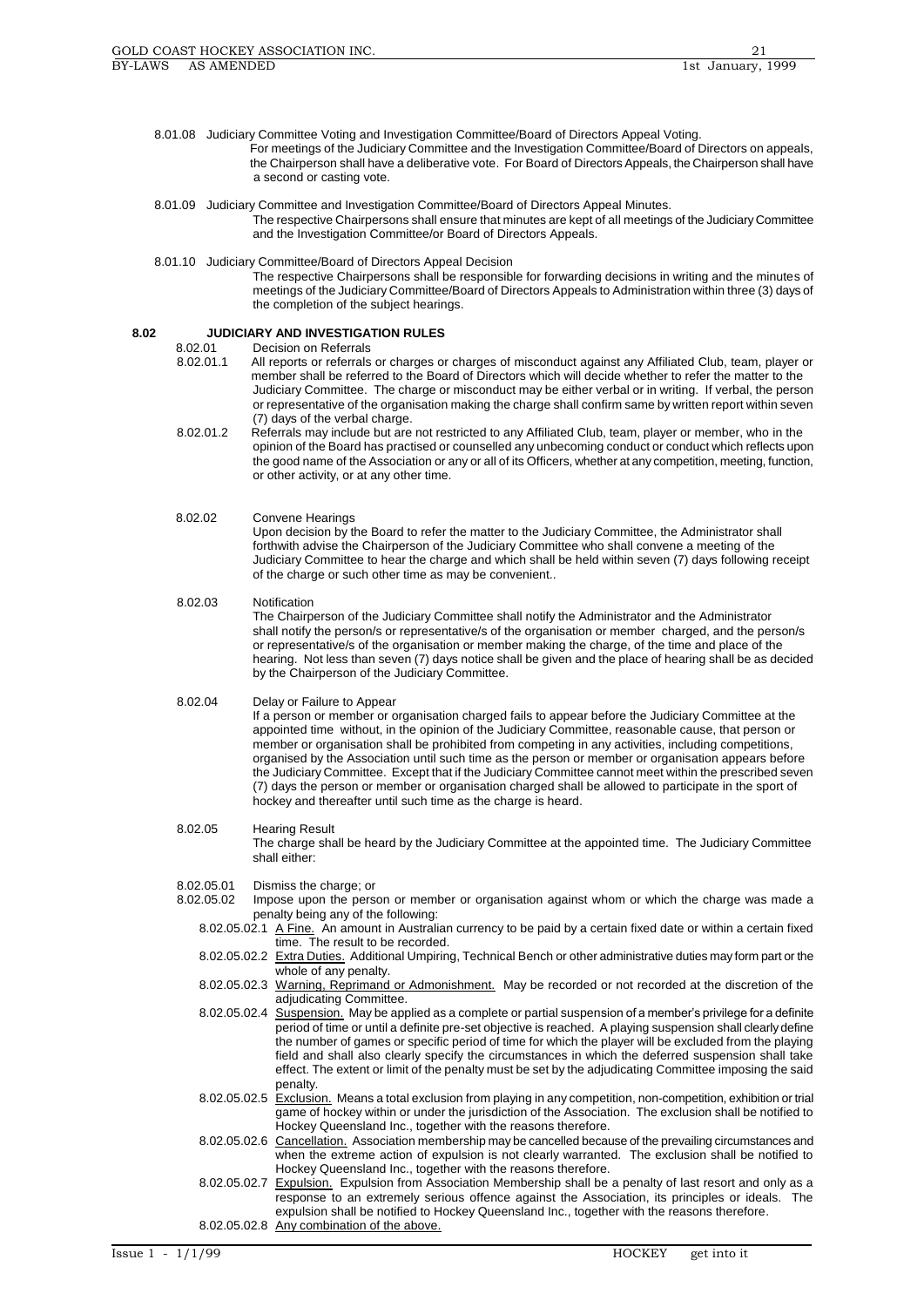## 8.02.06 Reporting of Result.

The report by the Judiciary Committee to the Board of Directors shall be in writing, signed by the Chairperson and delivered to the Administrator within two (2) days of the conclusion of the Judiciary Committee hearing and be in the form prescribed by the Board of Directors and shall include details of the grounds upon which the Judiciary Committee's decision was based.

#### 8.02.07 Reporting to Persons Charged.

 Advice of any penalty shall be issued by the Administrator of the Association in writing, within twenty four (24) hours of the decision of the Judiciary Committee hearing being handed to the Administrator. The advice shall be sent directly to the person or member or organisation charged. In the case of an individual, the Affiliated Club with which such individual is affiliated shall be separately notified.

#### 8.02.08 Confidentiiality.

 Any matter being the subject of consideration and/or decision by the Judiciary Committee shall not be discussed with or conveyed to any person or persons other than members of the Judiciary Committee considering the charge, except as expressly provided in these By-laws.

- 8.02.09 Attendance at Hearings.<br>8.02.09.1 Present at the Ju
	- **Present at the Judiciary Committee hearing shall be the members of the Judiciary Committee, the** person or representative of the organisation making the charge (the plaintiff), and the person or representative of the organisation charged (the defendant).
	- 8.02.09.2 Where the defendant is a minor, such person shall be accompanied by an adult family member and/or an adult member of the same organisation of which the minor is a member.
	- 8.02.09.3 Witnesses shall be called to appear before the Committee as required. Calling of witnesses shall be the sole prerogative of the Judiciary Committee.

#### 8.02.10 Hearing Sequence.

The sequence of the Judiciary Committee hearing shall be as follows:<br>8.02.10.1 The Chairperson of the Judiciary Committee shall read the charge

- The Chairperson of the Judiciary Committee shall read the charge or charges to and ensure that the defendant understands the charge or charges.
- 8.02.10.2 The Judiciary Committee through the Chairperson may question any person at the hearing at any time.<br>8.02.10.3 The plaintiff shall present the charge or charges and evidence supporting the charge or charges
- 8.02.10.3 The plaintiff shall present the charge or charges and evidence supporting the charge or charges.<br>8.02.10.4 The defendant may ask questions of the person making the charge or charges, provided that t
	- The defendant may ask questions of the person making the charge or charges, provided that the Chairperson of the Judiciary Committee may rule any such question out of order.
- 8.02.10.5 The defendant shall present his or her defence to the charge or charges.
- 8.02.10.6 The plaintiff may ask questions of the defendant, provided that the Chairperson of the Judiciary Committee may rule any such question out of order.
- 8.02.10.7 If deemed necessary by the Chairperson of the Judiciary Committee, witnesses shall be called successively to give evidence. Each witness shall initially be questioned by the members of the Judiciary Committee and then be questioned firstly by the plaintiff and then by the defendant, provided that the Chairperson of the Judiciary Committee may rule any question out of order.
- 8.02.10.8 The plaintiff shall sum up his or her case.<br>8.02.10.9 The defendant shall sum up his or her ca
- 8.02.10.9 The defendant shall sum up his or her case.<br>8.02.10.10 The Judiciary Committee shall the make its
- The Judiciary Committee shall the make its decision in camera.

# 8.02.11 Witnesses

 Witnesses shall appear entirely at the discretion of the Judiciary Committee. Witnesses shall only be permitted to be present at the hearing when they are giving evidence, and may be called more than once.

# 8.02.12 Questions by Judiciary Committee.

 The members of the Judiciary Committee may ask any person appearing before the Judiciary Committee questions at any time that are, in the opinion of the Chairperson of the Judiciary Committee, relevant to the case.

## 8.03 RULES FOR APPEALS TO THE INVESTIGATION COMMITTEE AND/OR BOARD OF DIRECTORS.

## 8.03.01 Application Any decision of the Judiciary Committee may be subject to appeal to the Investigation Committee and any decision of the Investigation Committee may be subject to appeal to the Board of Directors in accordance with the provisions of these by-laws. 8,03.02 Appeals. 8.03.02.1 Appeals shall be made in writing and shall be accompanied by the fee, if any, prescribed by the Board of Directors from time to time. The appeal shall only be considered if it is in the hands of the Administrator of the Association within three (3) days of the notice of decision appealed against being received by the appellant.

8.03.02.2 The Appeal Fee to be lodged with an Appeal to the Investigation Committee and/or an Appeal to the Board of Directors, on and from the 1<sup>st</sup> January, 1998, shall be Forty Dollars (\$40-00).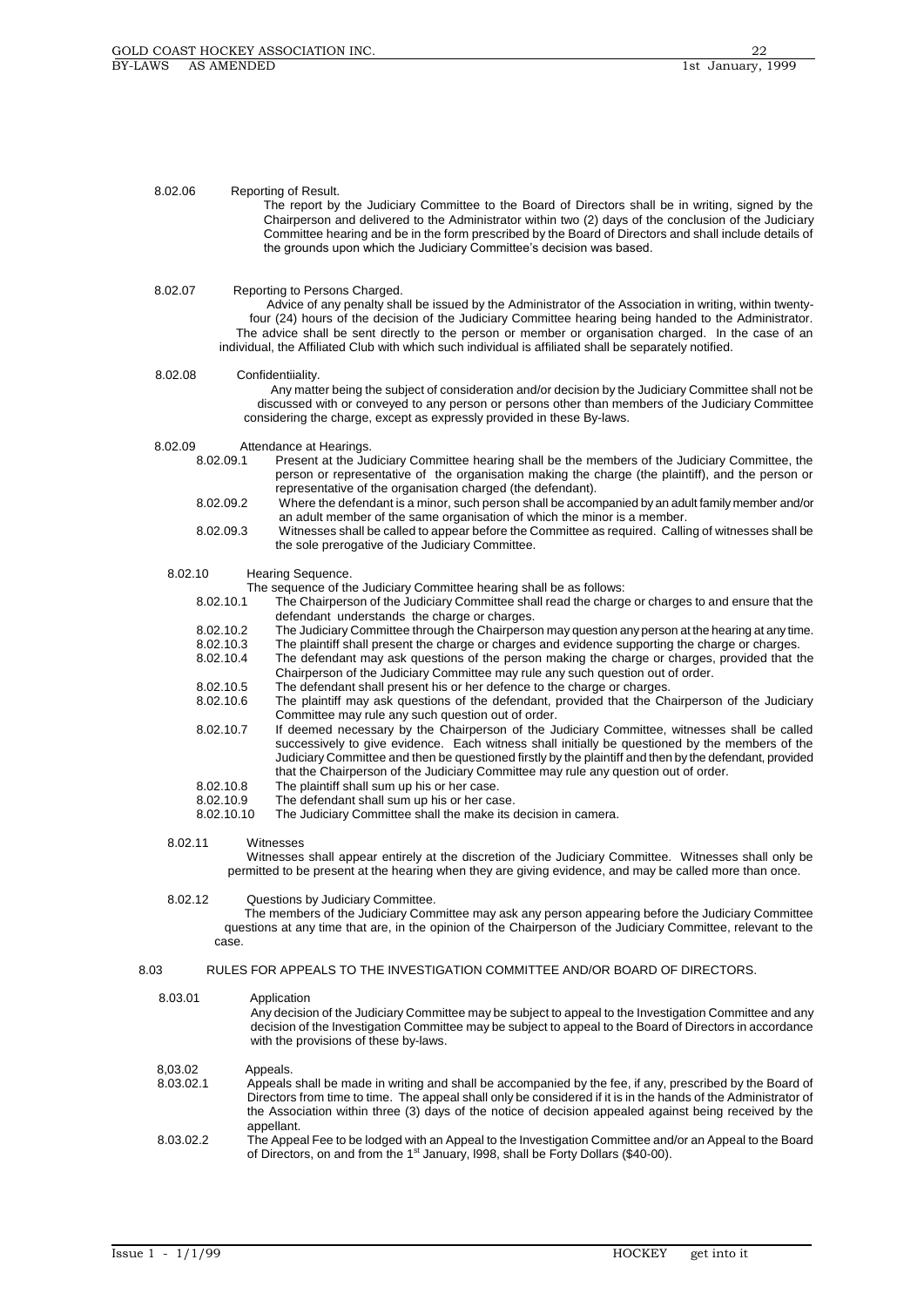| 8.03.03                             | <b>Reasons and Grounds</b>                                                                                                                                                                                                                                                                                                                                                                                                                                                                                                                            |
|-------------------------------------|-------------------------------------------------------------------------------------------------------------------------------------------------------------------------------------------------------------------------------------------------------------------------------------------------------------------------------------------------------------------------------------------------------------------------------------------------------------------------------------------------------------------------------------------------------|
| based.                              | The Appeal shall set forth fully the reasons for the appeal, and any grounds upon which the appeal is                                                                                                                                                                                                                                                                                                                                                                                                                                                 |
|                                     |                                                                                                                                                                                                                                                                                                                                                                                                                                                                                                                                                       |
| 8.03.04                             | Convene Hearing<br>Upon receipt of an appeal to the Association, the Administrator shall forthwith advise the Chairperson of<br>the Judiciary Committee or the Chairperson of the Board of Directors, whichever is applicable, who, within<br>seven (7) days of receipt of the Appeal, shall convene a meeting of the eligible and available Investigation<br>Committee or Board members to hear such Appeal.                                                                                                                                         |
| 8.03.05                             | Hearing<br>The Investigation Committee or Board of Directors shall hear the appeal and advise the Administrator in<br>writing under the signature of the Chairperson and delivered to the Administrator within three (3) days of<br>the conclusion of the Investigation Committee or Board of Directors hearing, to either :                                                                                                                                                                                                                          |
| 8.03.05.1<br>8.03.05.2<br>8.03.05.3 | uphold the penalty imposed; or<br>modify or vary the penalty imposed; or<br>dismiss the charge and any penalty.                                                                                                                                                                                                                                                                                                                                                                                                                                       |
| 8.03.06                             | <b>Reporting of Result</b><br>The report to the Administrator shall also set forth the grounds upon which the decision was based.                                                                                                                                                                                                                                                                                                                                                                                                                     |
| 8.03.07                             | Reporting to Persons Charged.<br>Advice of the results of the Investigation Committee or Board of Directors hearing shall be issued by the<br>Administrator of the Association in writing, within two (2) days of the decision of the Investigation<br>Committee or Board of Directors hearing being handed to the Administrator. The advice shall be sent<br>directly to the appellant person or member or organisation. In the case of an individual, the Affiliated Club<br>with which such individual is affiliated shall be separately notified. |
| 8.03.08                             | Delay<br>If the Investigation Committee or the Board of Directors fails to meet to address the appeal within<br>the period prescribed, the appeal shall be determined as successful, and the charge and penalty<br>shall be dismissed and the appeal fee refunded.                                                                                                                                                                                                                                                                                    |
| 8.03.09                             | <b>Discretionary Evidence</b><br>The Investigation Committee or the Board of Directors shall, at its entire discretion, accept further<br>oral or written evidence from any person. If the Investigation Committee or the Board of Directors<br>decides not to accept any further oral or written evidence, then it shall determine the appeal on<br>the basis of the matters contained in the written findings of the previous Committee and upon the<br>grounds raised in the appeal.                                                               |
| 8.03.10                             | Appeal to Board of Directors Final.<br>The decision of the Board of Directors of the Association shall be final and no further appeal shall lie.                                                                                                                                                                                                                                                                                                                                                                                                      |
| 8.04                                | COMPETITION.<br>The Judiciary Committee shall meet with respect to charges and infringements in competition and non-<br>competition games in the following circumstances:                                                                                                                                                                                                                                                                                                                                                                             |
| 8.04.01<br>8.04.02                  | When requested by the Board of Directors of the Association;<br>At the instigation of the Association or following a successful application to the Association by an<br>Affiliated                                                                                                                                                                                                                                                                                                                                                                    |
| 8.04.03                             | Club or Club Member.<br>Where Social, Club, Representative, National or International competition games are played within the<br>Jurisdiction of the Association and the Association is required or requested to provide and convene a<br>Judiciary Committee as Local, Home or Host Association, and in accordance with that requirement or<br>request.                                                                                                                                                                                              |
| 8.04.04                             | Unless otherwise required or requested, the Judicial Rules and Procedures of the Association as<br>prescribed herein shall be applied.                                                                                                                                                                                                                                                                                                                                                                                                                |
| 8.04.05<br>8.04.06                  | In accordance with the Local Rules of the Association in force from time to time; AND<br>Where a player registered with the Association receives a RED CARD (not being a second yellow card)                                                                                                                                                                                                                                                                                                                                                          |
|                                     | in a competition or non-competition game being played under the control of the Association, then that<br>player shall appear before a Judiciary Committee.                                                                                                                                                                                                                                                                                                                                                                                            |
| 8.04.07                             | An Affiliated Club or Player registered with an Affiliated Club may request that the Judiciary Committee<br>meet and consider any yellow card issued by an Umpire during the course of a competition or non-<br>competition game. Such request shall be in writing on official Club stationery (where available) and<br>shall be delivered to the Administration within forty-eight (48) hours of the said game. The request shall<br>be accompanied by an application fee of Forty (40) dollars.                                                     |
| 8.04.08                             | On receipt of a reference from the Administrator, the Chairperson of the Judiciary Committee shall, as<br>soon as possible, appoint a time and place for a hearing, suitable to committee members and interested<br>parties.                                                                                                                                                                                                                                                                                                                          |
| 8.04.09                             | Where possible and convenient the Judiciary Committee shall meet each Monday to consider                                                                                                                                                                                                                                                                                                                                                                                                                                                              |
| 8.04.10                             | references from the previous week and to conduct any necessary hearings.<br>Where a reference is unable to be dealt with by the Judiciary Committee on the "next" Monday, for good<br>cause, then it may be adjourned or postponed at the convenience of all parties.                                                                                                                                                                                                                                                                                 |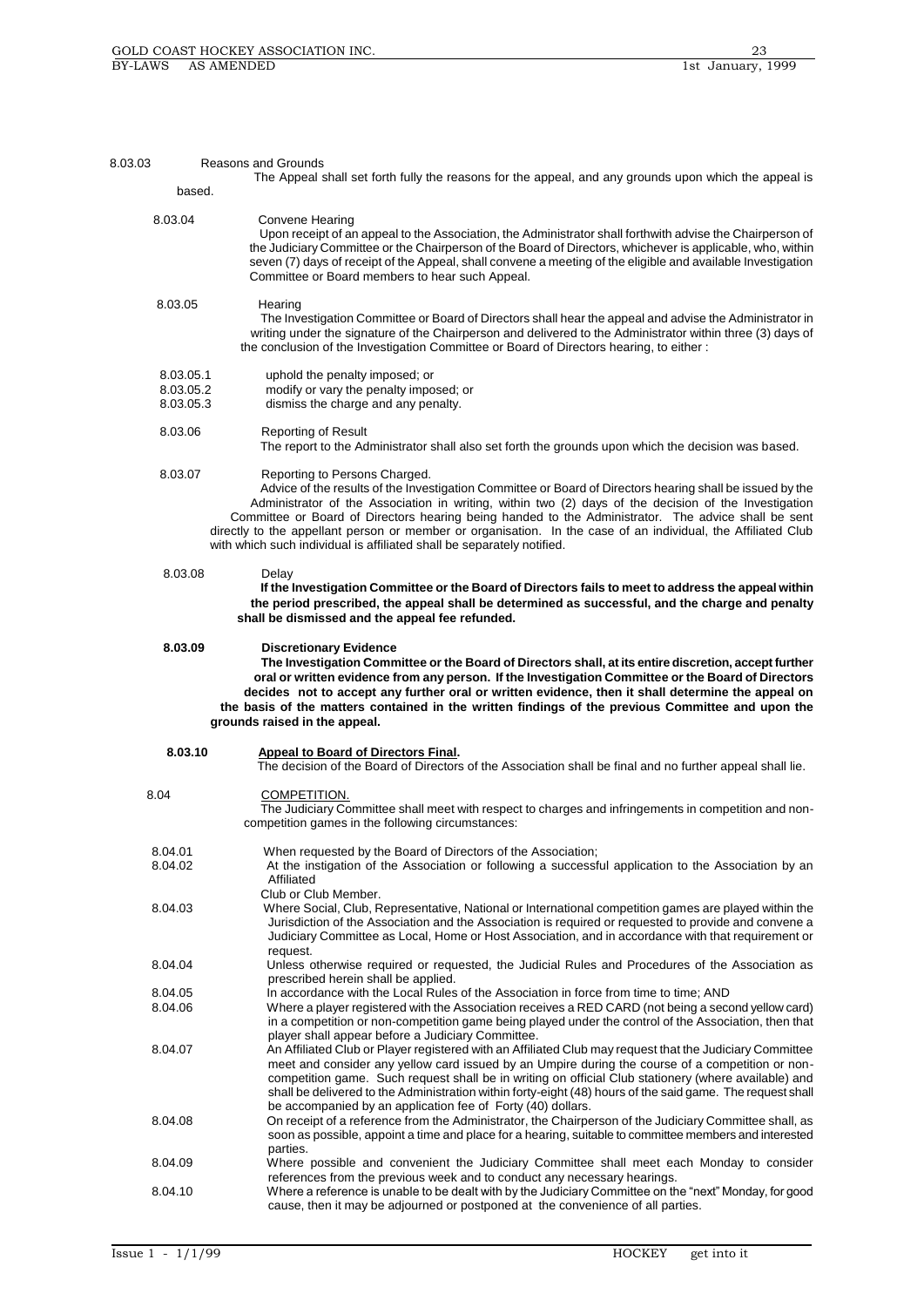| 8.04.11 | A player facing a charge or requesting an adjudication on an infringement, other than a RED CARD         |
|---------|----------------------------------------------------------------------------------------------------------|
|         | offence, may continue to play in competition and non-competition games until such time as the charge     |
|         | is heard and determined or the infringement adjudicated upon.                                            |
| 8.04.12 | The Chairperson of the Judiciary Committee shall notify the person charged of the nature of the charge   |
|         | made against him or her at the first appearance before the Committee.                                    |
| 8.04.13 | Hearings in this part shall be in accordance with the provisions of By-law 8.02.                         |
| 8.04.14 | Appeals from determinations made in this part shall be in accordance with the provisions of By-law 8.03. |

# 9.0 STANDING ORDERS.

# 9.01 APPLICATION.

- 9.01.1 The Standing Orders shall apply to conduct of business of all General Meetings and all meetings of the Board of Directors and to all meetings of any Committees, Sub-Committees and Boards to which such Standing Orders are applicable, except where specifically provided otherwise.
- 9.01.2 The Chairperson shall maintain order and conduct the meeting in a proper and orderly manner.
- 9.01.3 The conduct of the procedure at meetings shall be at the discretion of the Chairperson in all cases and shall be determined in accordance with the Constitution. In the event of dispute or where the Constitution is silent or in cases not provided for, the matter shall be determined by the Chairperson of the meeting by reference to the latest edition of "The Law and Procedure at Meetings" by P.E. Joske, which shall be available at all meetings. The interpretation of the Chairperson shall be followed so far as applicable.
- 9.01.4 The Chairperson of a meeting may, at his or her discretion, permit discussion upon and decision on any matter not included in the agenda and/or summary of business, including agendas and/or summaries of business previously forwarded.
- 9.01.5 A member or delegate may require the enforcement of any standing order by directing the Chairperson's attention to its infringement.

# 9.02 CHAIRPERSON

The Chair at all Meetings of and within the Association shall be occupied as set out in the Constitution and these Bylaws.

- The Chairperson may vacate the Chair on a temporary basis at any time to:
- 9.02.1 participate in the debate from the floor of the meeting;
- 9.02.2 defend a ruling from the Chair in the event of a motion of dissent against the Chair;<br>9.02.3 stand aside from a stated vested interest or in the opinion of the meeting a perceivi
- stand aside from a stated vested interest or, in the opinion of the meeting, a perceived vested interest. In such case a temporary Chairperson shall be appointed by the meeting to preside only for the duration of the resolution of the subject matter under debate. Also refer to Section 9.15.

## 9.03 ORDER OF BUSINESS at an ANNUAL GENERAL MEETING

The order of business at an Annual General Meeting shall be:

- 9.03.1 Attendance;<br>9.03.2 Apologies;
- 9.03.2 Apologies;<br>9.03.3 Reading a
- Reading and Confirmation of previous Annual General Meeting Minutes;
- 9.03.4 Business arising from the previous meeting Minutes;<br>9.03.5 Correspondence:
- 9.03.5 Correspondence;<br>9.03.6 Business arising f
- Business arising from Correspondence:
- 9.03.7 Presentation of Annual Report (Including Committee Reports and Recommendations);
- 9.03.8 Presentation of Audited Statements of Income and Expenditure and Balance Sheets;
- 9.03.9 Election of Vacant Board Positions;<br>9.03.10 Ratification of Appointments:
- 9.03.10 Ratification of Appointments;<br>9.03.11 Motions from Committee Rec
- Motions from Committee Recommendations:
- 9.03.12 Motions on Notice;
- 9.03.13 General Business.

#### 9.04 ORDER of BUSINESS at MEETINGS.

The order of business at meetings shall be as follows as much as it shall apply:

- 9.04.1 Attendance;<br>9.04.2 Apologies;
- Apologies;
- 9.04.3 Reading and confirmation of previous meeting Minutes;<br>9.04.4 Business arising from the previous meeting Minutes:
- 9.04.4 Business arising from the previous meeting Minutes;<br>9.04.5 Correspondence:
- Correspondence:
- 9.04.6 Business arising from Correspondence;<br>9.04.7 Financial Report;
- 9.04.7 Financial Report;<br>9.04.8 Business arising
- Business arising out of Financial Report;.
- 9.04.9 Any other business regularly before the meeting;<br>9.04.10 Consideration of Benorts:
- 
- 9.04.10 Consideration of Reports;<br>9.04.11 Business arising out of Re 9.04.11 Business arising out of Reports;<br>9.04.12 General Business.
- General Business.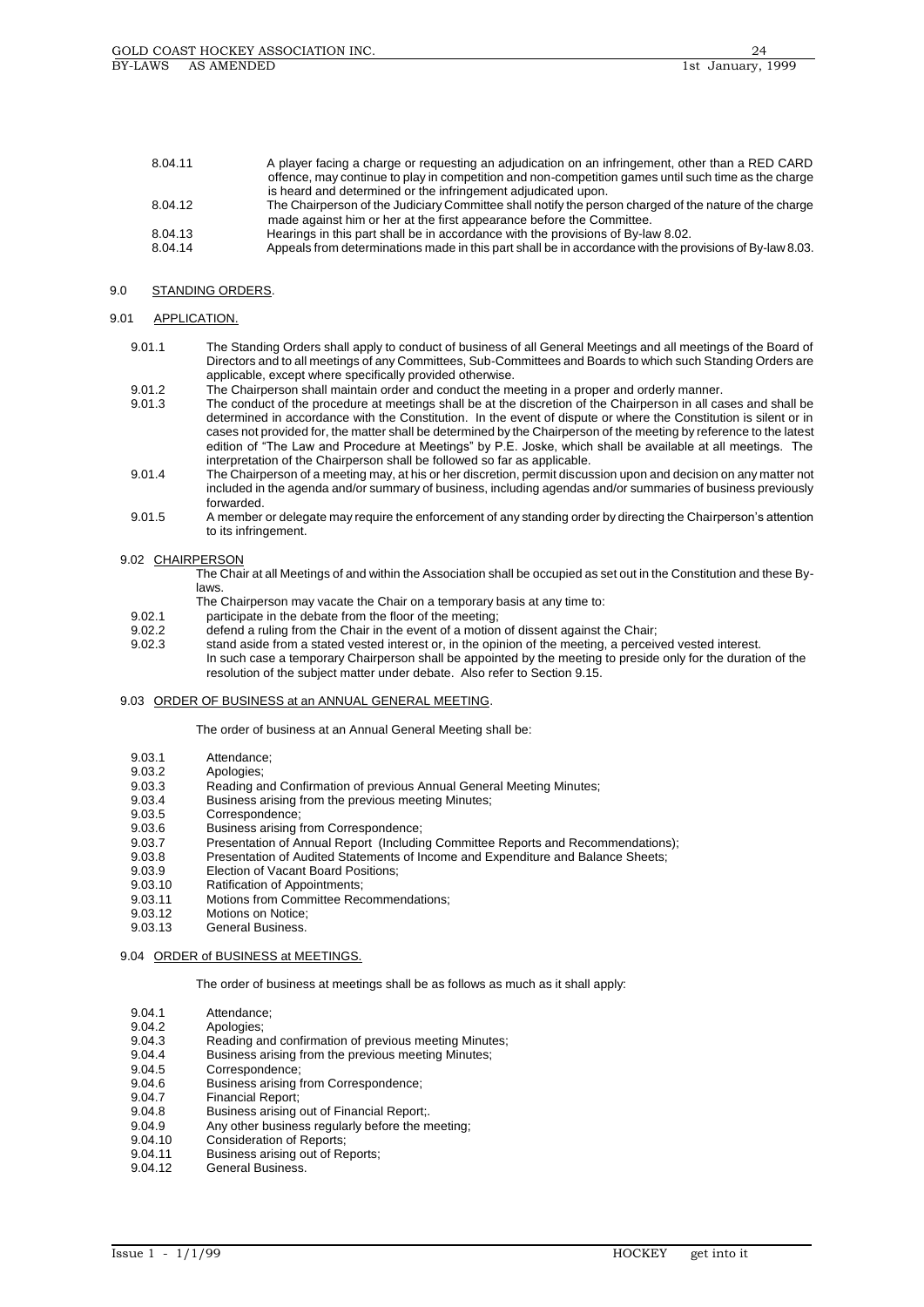## 9.05 MINUTES.

Minutes shall be taken at all meetings of the Association as set out in the Constitution, and be presented for approval as the third item on the Agenda at all such respective meetings.

#### 9.06 SUSPENSION OF STANDING ORDERS.

In the event that a matter of importance or urgency arises, sufficient that the resolution of such a matter is delayed by Standing Orders, there may be a motion to suspend Standing Orders to allow the matter to be resolved.

## 9.07 METHOD OF PUTTING THE MOTION.

- 9.07.1 All proposals made to the meeting shall be in the form of motions or amendments to that motion. Such proposals shall be clearly expressed and capable of only one interpretation.
- 9.07.2 Where, in the opinion of the meeting, there is an ambiguity inherent in a motion or amendment to a motion, the Chairperson shall direct the attention of the mover and seconder of the motion or amendment to the motion to such ambiguity and request a non ambiguous definition.
- 9.07.3 A person desirous of moving a motion, or amendment to a motion, or speaking thereon, shall rise and address the Chair and shall not be interrupted unless called to order.
- 9.07.4 The mover of an original motion or amendment to a motion shall state the nature thereof before addressing the meeting thereon.

# 9.08 SECONDING.

No motion or amendment to a motion shall be discussed or put to the vote unless seconded.

# 9.09 WITHDRAWAL.

- 9.09.1 No motion or amendment to a motion shall be withdrawn without the leave of the Chairperson and consent of the mover and seconder.
- 9.09.2 Any motion or amendment to a motion, already accepted by the Chair, shall not be withdrawn except by the mover, with the agreement of the meeting.
- 9.09.3 No motion may be withdrawn while an amendment to that motion is before the meeting or after such amendment to that motion has been adopted.
- 9.09.4 A motion or an amendment to a motion already accepted by the Chair may be reworded by the mover, subject to the leave of the meeting.

#### 9.10 AMENDMENTS.

- 9.10.1 All amendments to any motion shall be relevant to the subject matter of the motion, or otherwise be disallowed by the Chairperson.
- 9.10.2 No second or subsequent amendment to a motion, whether of an original motion or any amendment to a motion, shall be received until the disposition of the previous amendment.
- 9.10.3 When an amendment to a motion has been tabled, discussion shall be confined to that amendment.

9.10.4 Any person participating in the debate, with the exception of the proposer s and seconder of the motion, may move or second one amendment only to each motion, but such persons may speak to any amendment of that motion.

- 9.10.5 More than one amendment to a motion may be moved. Such amendment shall be considered one at a time, provided that notice of any subsequent amendment (s) have been given prior to the vote on the previous amendment being taken.
- 9.10.6 Should an amendment to a motion be defeated, the original motion becomes open to further amendment.<br>9.10.7 Should an amendment be carried, the amended motion then becomes the substantive motion.
- Should an amendment be carried, the amended motion then becomes the substantive motion.
- 9.10.8 Amendments to amendments are not prohibited, but are discouraged because of the complexities which result.
- 9.10.9 A motion or amendment to a motion may be seconded pro fora to allow discussion to take place.
- 9.10.10 An amendment to a motion may not be moved after the substantive motion has been put to the vote.<br>9.10.11 Amendments may be moved to motions on notice, provided that such amendments are within the s
- Amendments may be moved to motions on notice, provided that such amendments are within the scope of the notice and can involve the Association in no greater obligations than the notice specifies.
- 9.10.12 The proposer and seconder of a motion may vote:<br>9.10.12.1 for an amendment to that motion:
- for an amendment to that motion;
- 9.10.12.2 against the motion.

## 9.11 DISCUSSION.

- 9.11.1 Discussion shall only take place on a motion or amendment to a motion, which is properly moved and seconded and, where required by the Constitution or at the request of the Chairperson, properly submitted in writing. 9.11.2 No speaker shall digress from the subject matter of the motion or amendment to the motion under discussion. Any person digressing shall be called to order by the Chairperson. 9.11.3 No speaker shall speak a second time on the same motion or amendment to a motion unless the Chairperson so permits the speaker to explain, where the Chairperson decides the speaker may have been misrepresented or not understood. 9.11.4 A speaker moving a motion shall be held to have spoken thereon, but shall be entitled, in the case of an original motion only, to a right of reply immediately before the question is put. Refer Standing Order 9.12. 9.11.5 A speaker merely seconding a motion shall not be held to have spoken thereon. 9.11.6 The proposer of a motion shall be allowed a maximum of five (5) minutes to introduce the motion and a maximum of three (3) minutes to debate the reply . All other speakers shall be allowed to speak for a maximum of five (5) minutes only. 9.11.7 The seconder of a motion may reserve the right to speak until later in the debate.
- 9.11.8 If two or more speakers indicate a wish to speak, the Chairperson shall call on the first person observed, provided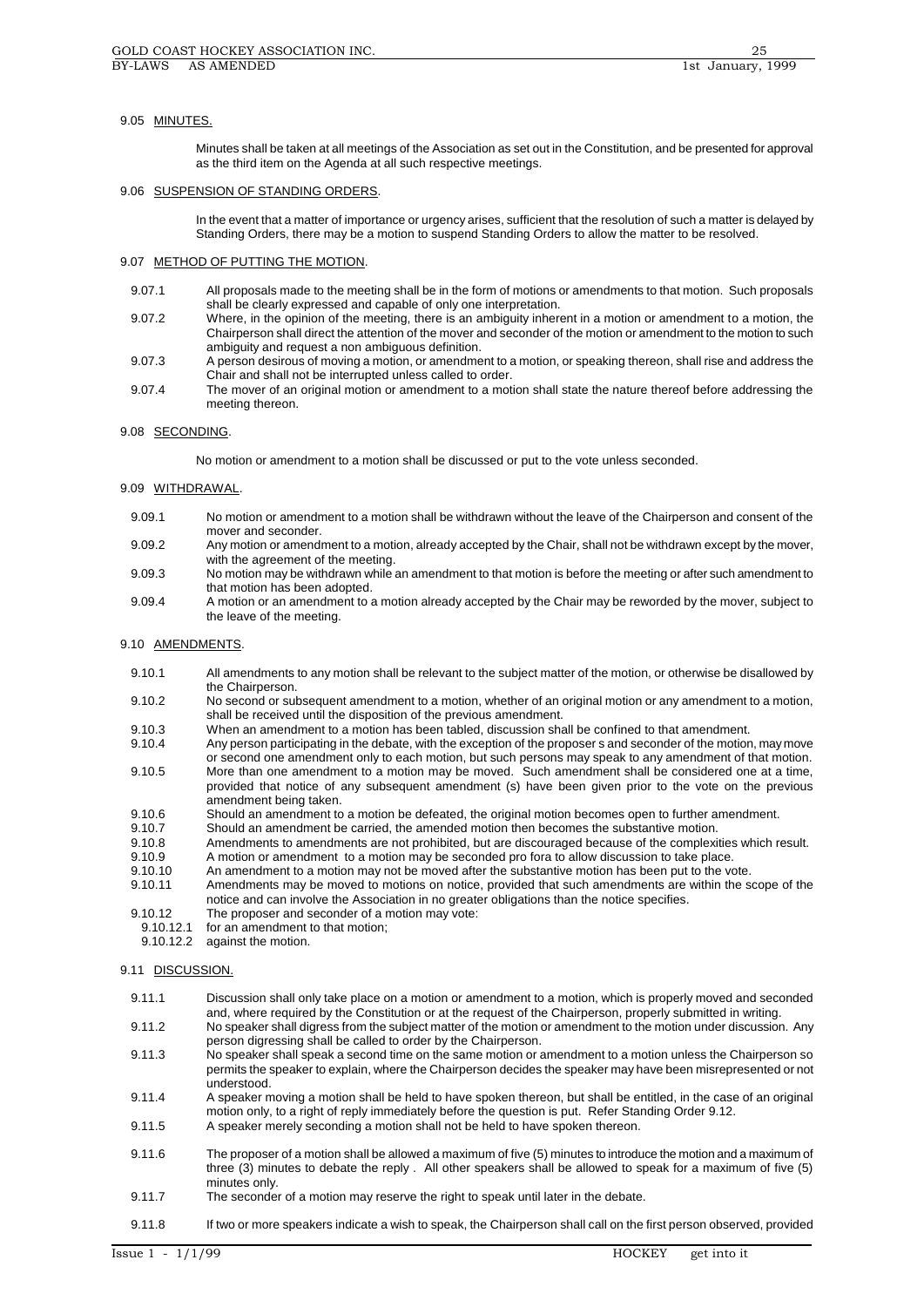#### that:

- .9.11.8.1 Speakers shall be requested to indicate their intention to support or oppose a motion or amendment to a motion.
- The Chair shall allow speakers to alternately support and oppose the motion or amendment to a motion.
- 9.11.8.3 No more than two additional speakers, including the proposer and seconder, shall be allowed to support oroppose a motion or amendment to a motion.<br>9.11.8.4 If two persons have so spoken and
- If two persons have so spoken and there is no speaker providing the opposite viewpoint, the question shall be put to the vote without further delay, subject to the right of reply.
- 9.11.9 No discussion may take place on any motion or amendment to any motion after it has been put to the vote.
- 9.11.10 No discussion shall be allowed on any motion for adjournment of a meeting, or curtailment of discussion, except as specifically allowed by these Standing Orders. Refer Section 9.16 and Section 9.17
- 9.11.11 All discussions shall be addressed to the Chair and any questions shall be asked through the Chair.

# **9.12 RIGHT of REPLY**<br>9.12.1 **In the evi-**

- In the event that a motion is opposed or an amendment to a motion moved, the proposer of the motion shall be entitled to the final right of reply before the vote is taken.
- 9.12.2 Such a reply, either addressing the motion or the first amendment, may not raise new material to support the motion, but shall be confined to a summary to support the argument as presented and to answer any points raised by the opposition.
- 9.12.3 The mover of an amendment to a motion shall not be entitled to a right of reply.
- 9.12.4 By calling for or allowing the right of reply, the Chairperson shall indicate that the debate is closed.

# **9.13** *POINT of ORDER*

- Anyone wishing to raise a point of order shall do so at the time of the alleged irregularity, interrupting the speaker, if necessary.
- 9.13.2 If a point of order is raised, it shall be clear and concise, the mover then resuming their seat.
- 9.13.3 The speaker holding the floor shall cease to speak and sit down until the member or delegate calling to order has been heard.
- 9.13.4 The speaker called to order shall remain seated until the question is decided unless permitted by the Chairperson to explain any pertinent point.
- 9.13.5 There shall be no discussion and the Chairperson shall rule upon the point of order raised.
- 9.13.6 A point of order shall take precedence over all other business with the exception of a call for a quorum.

### **9.14** *CHAIRPERSON'S DECISION on POINT of ORDER*

- 9.14.1 The Chairperson in deciding a point of order, shall state the provision, rule or practice which the Chairperson deems applicable, without discussing or commenting on the same.
- 9.14.2 The Chairperson's decision shall be final, unless a motion be moved and seconded that the ruling be disagreed with.
- 9.14.3 Upon such motion being seconded, the Chairperson shall immediately vacate the Chair and the business of the meeting shall be suspended until such motion of dissent be passed or defeated. Refer Section 9.15

# **9.15** *DISSENT from the RULING of the CHAIR*

- 9.15.1 A motion of dissent against a ruling by the Chair shall be made immediately following the declaration of such a ruling.
- 9.15.2 If the motion of dissent is seconded, the Chairperson shall vacate the Chair and the Vice President shall assume the Chair. In the absence of the Vice President, a deputy Chairperson shall be appointed by the meeting.
- 9.15.3 Such motion of dissent shall be debated only by the mover of the motion and the Chairperson in reply and shall thereupon be put to the vote.
- 9.15.4 A motion of dissent shall require the support of a simple majority of voters to be carried.
- 9.15.5 If such a motion is carried then the ruling of the meeting shall be substituted for that of the Chairperson.
- 9.15.6 The Chairperson shall then resume the Chair and the original matter shall be pursued.

#### *9.16 MOTIONS for CURTAILMENT of DISCUSSION*

- 9.16.1 Motion for the Closure of Discussion or "that the question be now put".
- 9.16.1.1 The Closure may be moved during the discussion of a motion or an amendment to a motion.
- 9.16.1.2 Such motion for closure may only be moved by a person who has not already spoken on the proposal whether such proposal be a motion or an amendment to a motion.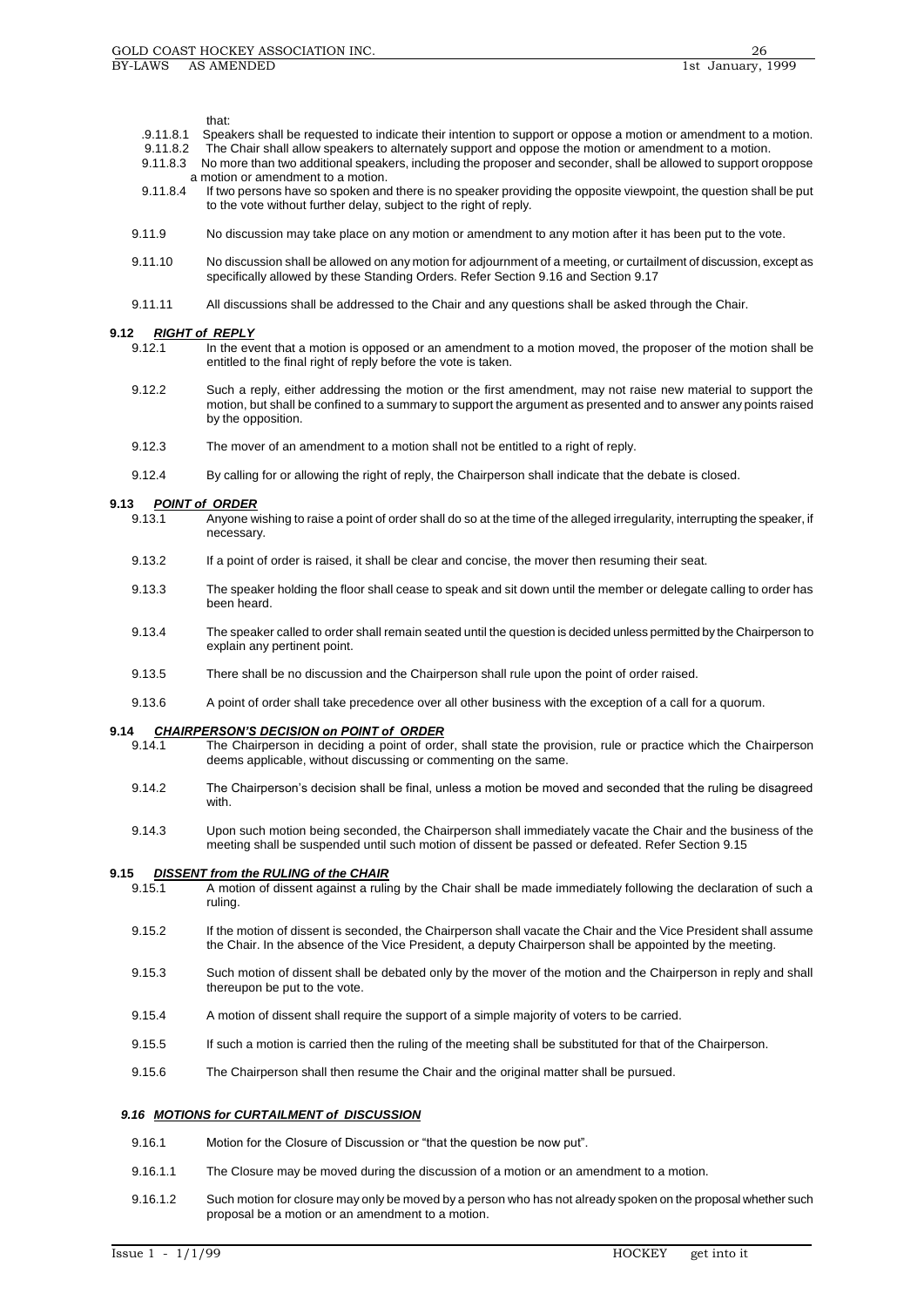- 9.16.1.3 The motion for Closure may interrupt a speaker, shall not be debated and shall be voted on immediately.
- 9.16.1.4 If the motion for Closure is defeated, the debate shall continue as before.
- 9.16.1.5 If the motion for Closure is carried, the motion or amendment to that motion under discussion at the time of the Closure, shall be put to the meeting immediately.
- 9.16.1.6 In the case of a motion or first amendment to a motion, the mover may now exert their right of reply.
- 9.16.1.7 In the case of an amendment to a motion, the motion for Closure shall only apply to the amendment.
- 9.16.1.8 The motion " that the question be now put", may be moved any number of times during a debate.
- 9.16.1.9 The Chairperson may, of their own volition, put the Closure, if, in the opinion of the Chairperson, adequate discussion has taken place.

#### **9.16.2** *Motion to limit discussion*

- 9.16.2.1 Motion "that the speaker be no longer heard" or "that the speaker be heard for a further limited period only", requires only to be seconded and shall not be debated.
- 9.16.2.2 In the event that the Chairperson considers that the speaker has had sufficient time to state his or her case, the motion shall be voted on immediately.

# **9.17 ADJOURNMENT of MEETING**<br>9.17.1 A person entitled to vo

- A person entitled to vote, who has not spoken to the motion or amendment on hand, may move an adjournment.
- 9.17.2 Such motion shall not be open for debate, but may be amended as to time and place for reconvening of the meeting.
- 9.17.3 A motion for adjournment shall take precedence over all other motions, with the exception of a point of order.

#### **9.18** *VOTING*

- 9.18.1 Voting shall be by a show of hands except where a ballot is specified in the Constitution and/or By-Laws.
- 9.18.2 Any person entitled to vote may, prior to a vote being taken, move a motion for a ballot. To be enforced such a motion shall be required to be carried by a simple majority of those present and entitled to vote.
- 9.18.3 Unless other provision has been specified in the Constitution and/or By-Laws, a motion or amendment to a motion shall be carried by a simple majority of those present and entitled to vote.
- 9.18.4 Any person entitled to vote, or the Chairperson, may request a recount of the vote. Such a request shall be made as soon as the result of the vote is announced.
- 9.18.5 Where an anomaly is detected in voting or counting of votes, another vote or ballot shall be taken. It is not incumbent on persons entitled to vote, to vote the same way on both occasions. A vote may be reversed or an abstention registered or where there was a previous abstention a vote may be cast.
- 9.18.6 If any person entitled to vote, wishes votes to be declared, then a motion shall be made at the commencement of the meeting, a seconder is required, and such motion shall be required to be supported by at least a simple majority of those present and entitled to vote to be carried. A request in writing from any Affiliated Club Secretary shall be regarded as a motion made at the commencement of the meeting.

## **9.19** *RECISSION*

- 9.19.1 A resolution, once passed at a meeting cannot be erased by a further resolution negatively structured.
- 9.19.2 A resolution may be rescinded, not less than one month after the passing of such resolution . Notice of the intended rescission shall be given, sufficient for such an intention to be included in the notice convening the meeting at which the matter is to be addressed.
- 9.19.3 A resolution shall not be rescinded by less than the majority of those present and entitled to vote as required by the original resolution to be passed.

### **9.20** *GENERAL BUSINESS*

At any meeting of the Association, except where such a meeting is convened within the Constitution for a specific purpose, time for general business shall be allowed. Any person entitled to vote shall have the right to raise any matter, without prior notice, unless such notice is provided for in the Constitution and/or By-Laws.

#### **9.21** *DEEMED EXPIRY*

If after a period of three (3) years the substance of any resolutions from motions have not been incorporated into the Constitution, or By-Laws, Policies or other workings of the Association, such resolutions shall be deemed to have expired.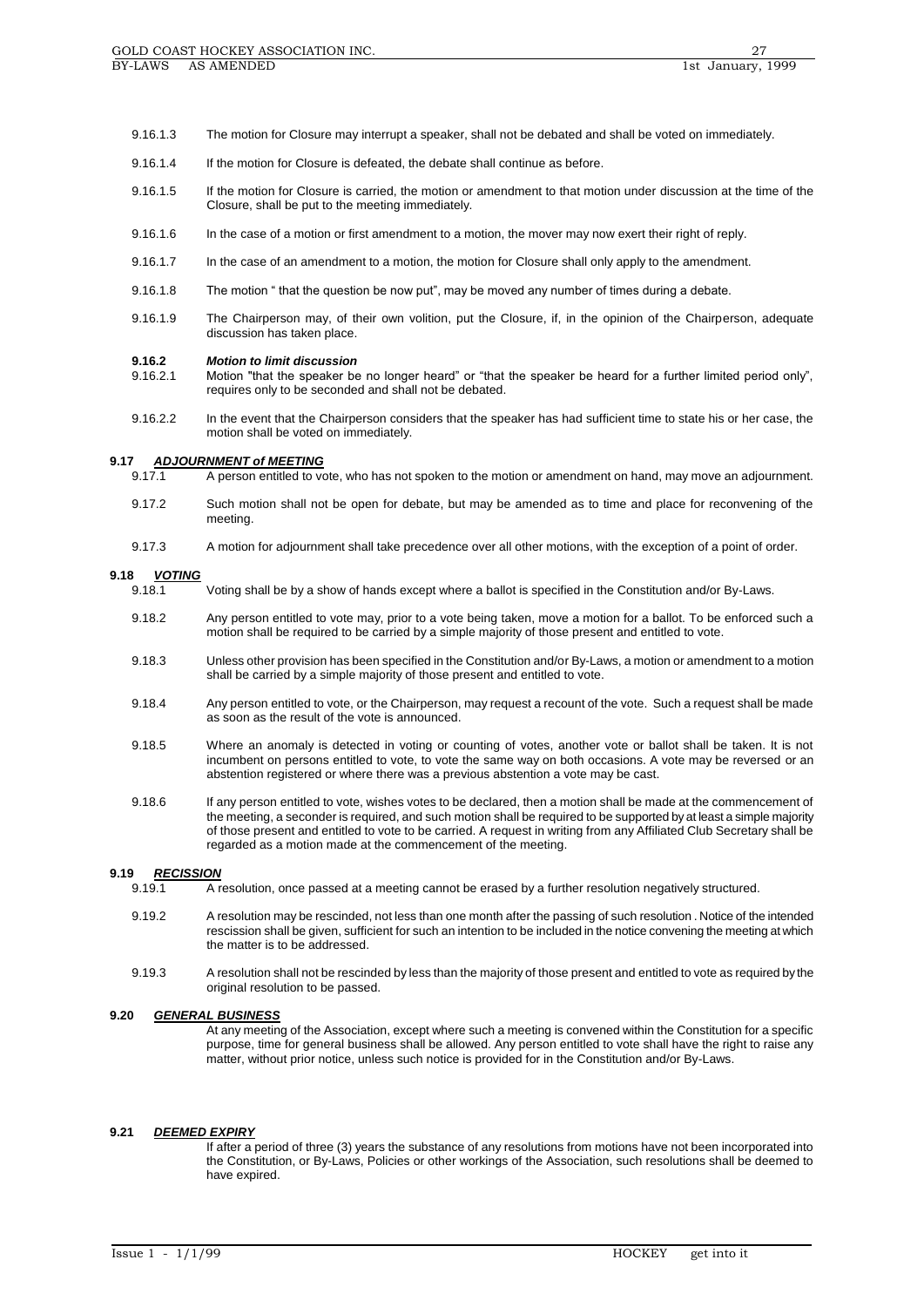### **10.0 COMPETITIONS AND REPRESENTATIVE TEAMS**

#### **10.01** *COMPETITIONS*

#### **10.01.01** *Rules*

Competition shall be conducted in accordance with Rules approved by the Board of Directors.

## **10.01.02** *Players*

Any player competing in a competition organised by the Association shall be a registered playing member of an Affiliated Club, unless otherwise approved by the Board of Directors.

# **10.01.03** *Dual Registration*

No part of these By-Laws shall be construed as preventing a player from becoming a registered playing member for more than one (1) Association in accordance with Section 3.03 of these By-Laws.

## **10.01.04** *Transferring Players Obligations*

Registered players of an Affiliated Club are considered as part of the Association by such registration, except that where the player

- 10.01.04.1 Was not registered by the Affiliated Club in the previous year; and
- 10.01.04.2 Has previously competed in a hockey competition organised by an Association directly or indirectly affiliated with Hockey Queensland,The Board of Directors may require the Affiliated Club to submit to the Association a clearance from any previous hockey Club or Affiliated Association of which the player has been a member, stating that the player has no outstanding financial obligations to that Club or Affiliated Association. If such clearances are not forthcoming, the Board of Directors may refuse the player's registration.

#### **10.01.05** *Financial Claims on Players*

- 10.01.05.1 If any Affiliated Club lodges with the Association a claim setting forth any outstanding financial obligation that a playing member of that Affiliated Club has to that Club, the Board of Directors may prohibit that playing member from competing in any competition organised by the Association for such time as the Board deems appropriate.
- 10.01.05.2 Notice of prohibition shall be given in writing by the Administrator of the Association to the Secretary of the player's Affiliated Club.
- 10.01.05.3 Such prohibition shall be lifted upon receipt of a clearance from the Affiliated Club by which the claim or claims has or have been lodged.

## **10.02** *TROPHIES*

#### **10.02.01** *Perpetual Trophies*

All Association Trophies competed for by Affiliated Clubs and Registered Players each Season shall be for perpetual competition.

#### **10.02.02** *Additional Trophies*

If, in the opinion of the Association, there shall be a need at any time for Trophies, the Association shall acquire same and decide upon a title for the trophy.

10.02.03 *Trophies available for Primary Registered Players* No player holding Dual Registration, with the Gold Coast Hockey Association Inc. as their Secondary Association shall be eligible for Association Trophies or Awards. (See By-law 3.03.02.16)

## **10.03** *ASSOCIATION CHAMPIONSHIPS TOURS AND TOURNAMENTS*

#### *Naming Rights*

The Board shall have the sole rights to the sale of naming rights to any or all Association Championships, Tours, Tournaments and Competitions, subject to any requirements of Hockey Queensland Inc.

#### **10.04** *ASSOCIATION TEAMS AND SQUADS*

## **10.04.01** *Player Eligibility*

- 10.04.01.1 A Player shall only be eligible to represent the Association at a State Championship or StateTournament or Regional Championship or Regional Tournament or similar event if he or she is a registered member of the Association, and is not financially encumbered to another Association.
- 10.04.01.2 Special provision may be made for A.I.S. Scholarship Holders.
- 10.04.01.3 A Player may request relief from this requirement upon receipt by the Board of a statement outlining the case, not less than thirty (30) days prior to the commencement of the selection procedure of the particular Team or Squad for which the Player seeks selection.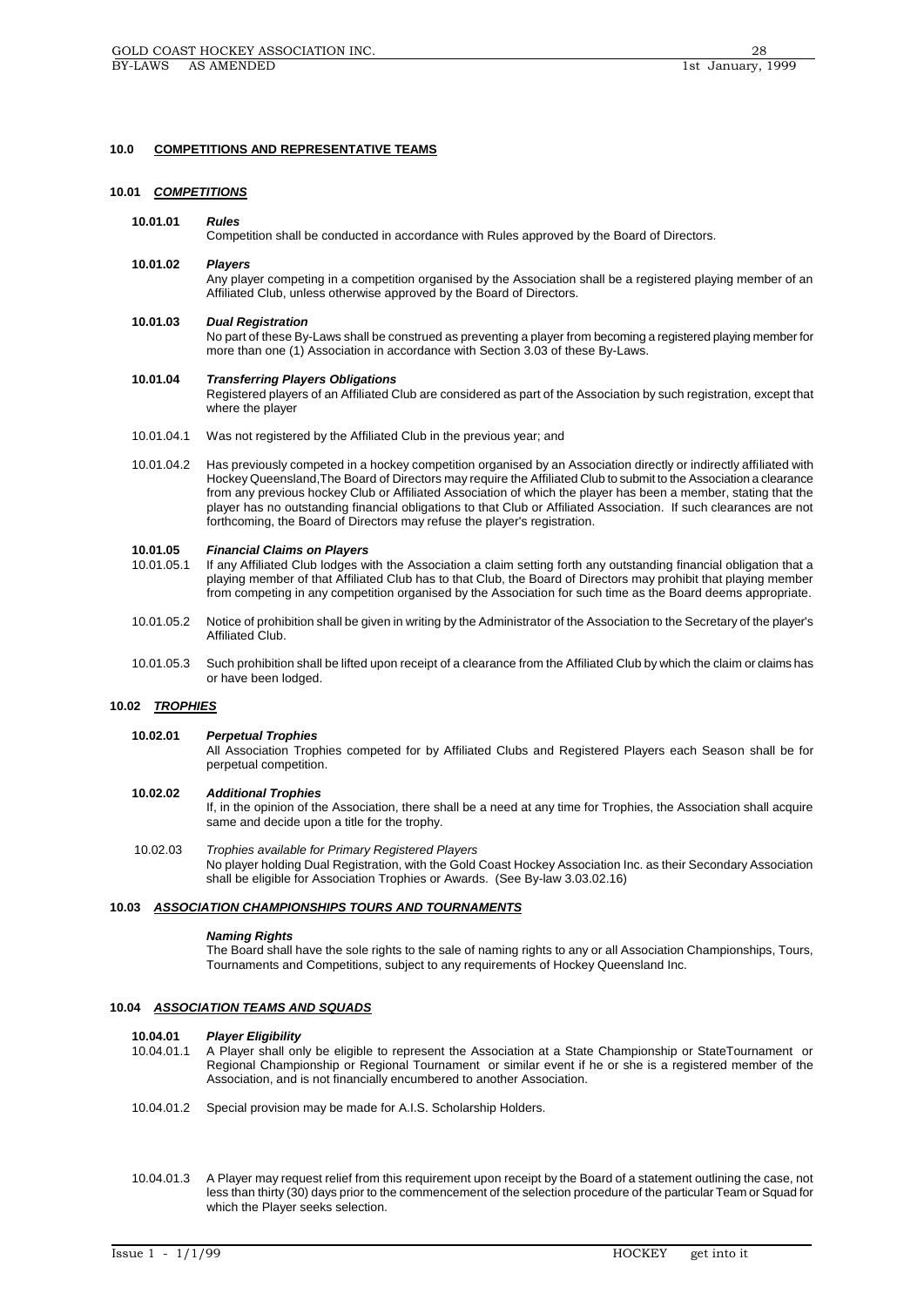- 10.04.01.4 Representative Players shall be fully acquainted with Association guidelines and requirements for Representative Players as determined from time to time, copies of which will be made available when a player is selected in a team or squad.
- 10.04.01.5 Representative Players shall pay to the Association such monies as requested from time to time.
- 10.04.01.6 All players selected in an Association Team are required to sign the Association Indemnity agreement.

# **10.04.02** *Squads and Teams Selection*

- Selections for squads and/or teams shall take place at the relevant Trials, squad trials or other venue, as directed by the Board. Selections shall be made by the relevant selection panels.
- 10.04.02.2 Players nominating for selection shall do so as directed on the relevant nomination form.
- 10.04.02.3 The Selection panels shall select the squad and/or teams as directed by the Board, appropriate for the proposed competition.
- 10.04.02.4 The selection panels shall advise the selections to the Board, or to the Board's previously appointed representative, for ratification, and who shall arrange to announce the selections at the earliest possible opportunity.

## **10.04.03** *Association Team Officials*

All officials and support staff appointed to an Association Team/Squad are required to sign the Association indemnity agreement.

#### **10.04.04** *Association Team Coaches*

Association Team Coaches shall:

- 10.04.04.1 Be responsible for the coaching of their respective Team and/or Squad.
- 10.04.04.2 Travel as an official member of their respective Team party, intra-State, inter-State or overseas.
- 10.04.04.3 Be fully acquainted with the Association Guidelines and Requirements for their position as determined from time to time.

## **10.04.05** *Association Team Managers*

- Association Team Managers shall:
- 10.04.05.1 Be responsible for the management and discipline of their respective Team and/or Squad.
- 10.04.05.2 Travel as an official member of their respective Team party, intra-State, inter-State or overseas.
- 10.04.05.3 Be fully acquainted with the Association Guidelines and Requirements for their position as determined from time to time.

#### **10.04.06** *Other Team Support Personnel*

- 10.04.06.1 The Board may appoint such medical or other personnel as they deem necessary, to accompany the Team as an official member of the Team party and issue such persons with instructions, job specifications and responsibility resumes for their appointment.
- **10.04.07** *Association Team Support Personnel*
- Association Team Support Personnel shall:
- 10.04.07.1 Be responsible for the entire range of requirements for their respective appointments to the AssociationTeam and/or Squad.
- 10.04.07.2 Travel as an official member of their respective Team party, intra-State, inter-State or overseas.
- 10.04.07.3 Be fully acquainted with the Association Guidelines and Requirements for their position as determined from time to time.

# **10.04.08** *Selectors on Tour*

- The Team Coach, Captain and Vice-Captain of the Team shall act as Selectors while an Association Team is on tour.
- 10.04.08.2 The Board may appoint a selector, recommended by the appropriate Selection panel, to act in the position of Selector-on-Tour.
- 10.04.08.3 Where a Selector on Tour is appointed, that person along with the Team Coach and Team Captain shall act as Selectors.

# 10.04.08.4 The Selector on Tour shall:<br>10.04.08.5 Travel as an official membe

- Travel as an official member of their respective Team party, intra-State, inter-State or overseas.
- 10.04.08.6 Be fully acquainted with the Association Guidelines and Requirements for their position as determined from time to time.

#### **10.04.09** *Suitability of Dress*

Association Representative Teams, players and officials shall wear appropriate clothing as approved by the Board